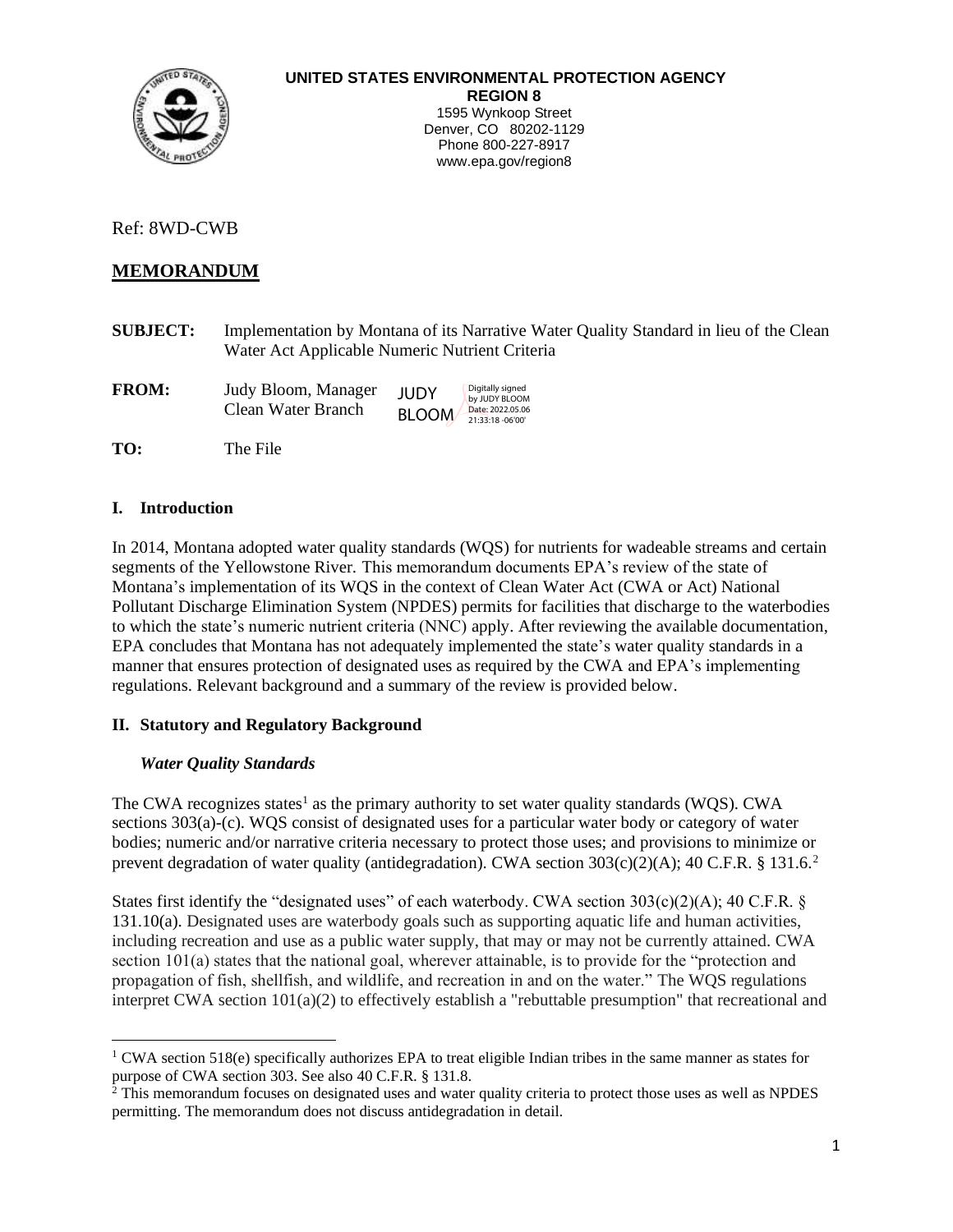aquatic life uses are attainable and therefore must be assigned to a water body, unless a state or tribe affirmatively demonstrates, with appropriate documentation, that such uses are not attainable. 40 C.F.R. §§ 131.10(a), (g).

Water quality criteria are "elements of State [WQS], expressed as constituent concentrations, levels or narrative statements, representing a quality of water that supports a particular use." 40 C.F.R. § 131.3(b). States must adopt water quality criteria that protect the designated use, and the criteria "must be based on sound scientific rationale and must contain sufficient parameters or constituents to protect the designated use." 40 C.F.R. § 131.11(a).

#### *Water Quality Standard Variances*

EPA's WQS regulations authorize states to adopt a WQS variance, where appropriate, to make incremental progress toward attaining the "underlying" designated use and criterion. 40 C.F.R. § 131.14. A WQS variance is a time-limited designated use and criterion for a specific pollutant(s) or water quality parameter(s) that reflect the highest attainable condition during the term of the WQS variance. 40 C.F.R. § 131.3(o). A WQS variance is a WQS subject to EPA review and approval or disapproval. 40 C.F.R. § 131.14.

## *EPA Review of Water Quality Standards*

Any new or revised WQS, including WQS variances, adopted by a state must be submitted to EPA for review to ensure that the requirements of the Act and implementing regulations are met. CWA section 303(c); 40 C.F.R. § 131.20(c). EPA must approve the WQS within 60 days or disapprove the WQS within 90 days. CWA section 303(c); 40 C.F.R. § 131.21(a).

The EPA's authority and duty to review and approve or disapprove a new or revised WQS is not dependent upon whether the provision was submitted to the EPA for review.<sup>3</sup> In October 2012, the EPA posted a document online, entitled: "*What is a New or Revised Water Quality Standard Under CWA 303(c)(3)? Frequently Asked Questions*" (FAQs).<sup>4</sup> The EPA developed the document as an aid to discern when state provisions constitute new or revised WQS, stating: "To date, EPA has evaluated each situation on a case-by-case basis. These FAQs consolidate EPA's plain language interpretation (informed by the CWA, EPA's implementing regulations at 40 C.F.R. Part 131, and relevant case law) of what constitutes a new or revised water quality standard that the Agency has the CWA Section 303(c)(3) authority and duty to approve or disapprove." The FAQs were, in part, an outgrowth of the Agency's experience in prior cases, and they are currently referenced in the EPA's *Water Quality Standards Handbook*. The EPA's FAQs describe a 4-part test: if all four questions below are answered "yes," then the provision would likely constitute a new or revised WQS that the EPA has the authority and duty to approve or disapprove under CWA Section 303(c)(3).

1) Is it a legally binding provision adopted or established pursuant to state or tribal law?

<sup>&</sup>lt;sup>3</sup> The U.S. Court of Appeals for the  $11<sup>th</sup>$  Circuit has held that EPA has a mandatory duty to act on new or revised state WQS, whether or not they are submitted to EPA. *Miccosukee Tribe of Indians of Florida v. EPA,* 105 F.3d 599  $(11<sup>th</sup> Cir. 1997)$ ; *FPIRG v. EPA*, 386 F.3d 1070 ( $11<sup>th</sup> Cir. 2004$ ) (concurring with the reasoning in *Miccosukee*). <sup>4</sup> *What is a New or Revised Water Quality Standard Under CWA 303(c)? Frequently Asked Questions..* Office of Water, U.S. Environmental Protection Agency. EPA No. 820-F-12-017 (October 2012) [https://www.epa.gov/sites/default/files/2014-11/documents/cwa303faq.pdf.](https://www.epa.gov/sites/default/files/2014-11/documents/cwa303faq.pdf)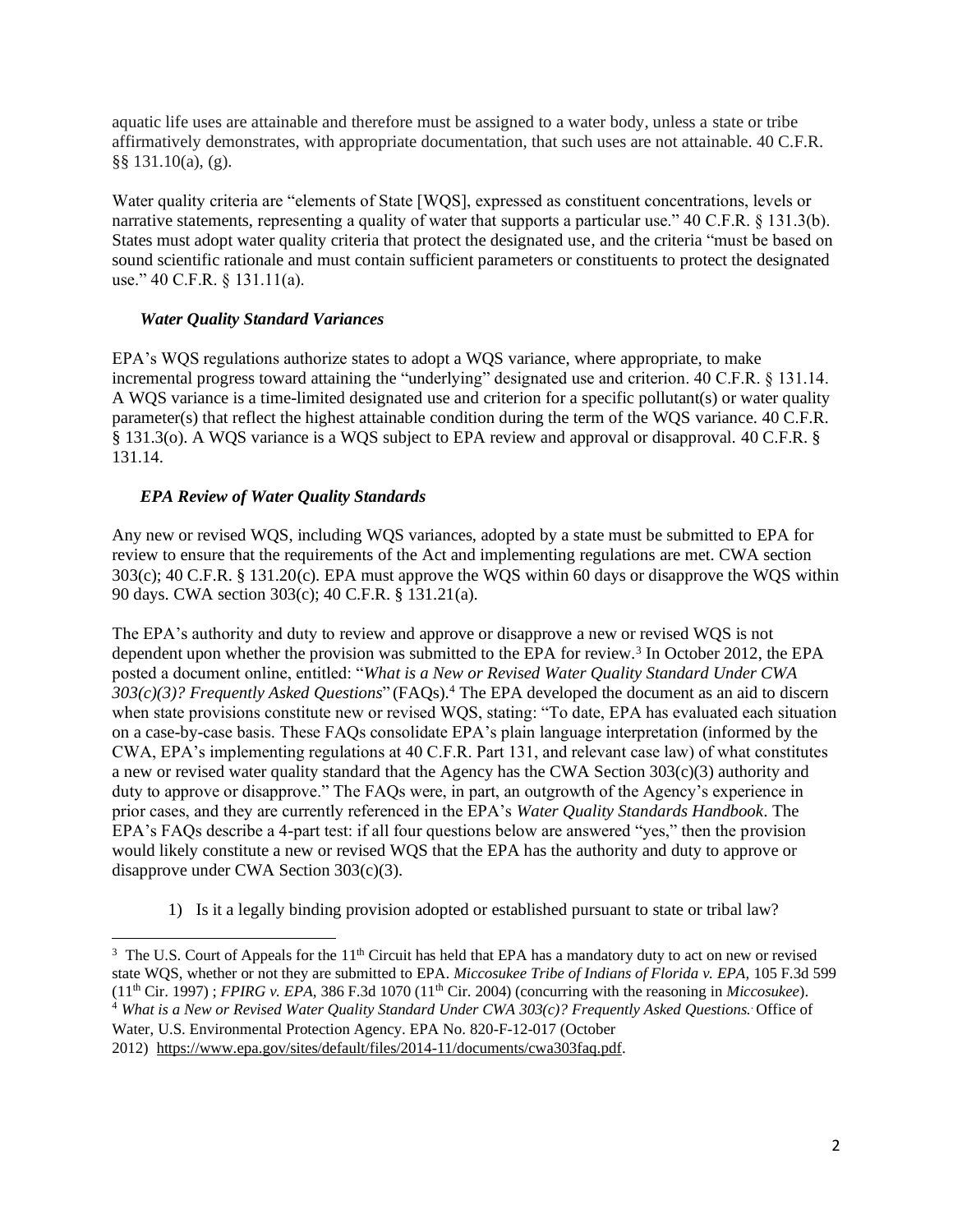- 2) Does the provision address designated uses, water quality criteria (narrative or numeric) to protect designated uses, and/or antidegradation requirements for waters of the United States?
- 3) Does the provision express or establish the desired condition (e.g., uses, criteria) or instream level of protection (e.g., antidegradation requirements) for waters of the United States immediately or mandate how it will be expressed or established for such waters in the future?
- 4) Does the provision establish a new WQS or revise an existing WQS?

If EPA determines that a state's new or revised WQS is not consistent with the applicable requirements of the CWA and implementing regulations, EPA must disapprove the WQS within 90 days and specify the changes needed to meet the applicable requirements. CWA section 303(c)(3); 40 C.F.R. § 131.21. The CWA provides the state another 90 days to adopt revised WQS that meet the CWA requirements. If the state fails to do so, EPA must promptly propose and within 90 days of proposal, must promulgate such standard. CWA section 303(c)(4).

EPA must approve any new or revised WQS adopted by states for those standards to be applicable for CWA purposes (e.g., National Pollutant Discharge Elimination System (NPDES) permitting). 40 C.F.R. § 131.21(c)(2).

## *NPDES Permitting Program*

Under CWA section 301(a) it is unlawful for any person to discharge any pollutant without authorization under CWA section 402, among other enumerated sections of the Act. The NPDES program, which is created by CWA section 402, requires any point source that discharges pollutants into waters of the United States to obtain an NPDES permit prior to discharging such pollutants. CWA section 402; 40 C.F.R. § 122.1(b). EPA may approve qualified state, territorial, or tribal government agencies to administer their own NPDES program. CWA section 402(b); 40 C.F.R. Part 123. If EPA approves a program, the state assumes permitting authority in lieu of EPA. CWA section 402(c); 40 C.F.R. Part 123.

Even after a state is approved to issue permits, EPA maintains authority to review and object to permits that are outside the guidelines and requirements of the Act. CWA section 402(d); 40 C.F.R. § 123.44 If the permitting agency does not satisfactorily address the objection, EPA may issue the permit directly. 40 C.F.R. § 123.44(h).

EPA authorized the state of Montana to implement the NPDES program on June 10, 1974. *See* 39 Fed. Reg. 26061 (July 16, 1974).

## *NPDES Permit Development*

As described in EPA's NPDES Permit Writer's Manual, EPA recommends that all NPDES permits include, at a minimum, five sections: cover page, effluent limitations, monitoring and reporting requirements, special conditions and standard conditions. 5

In addition to the components of the permit, a fact sheet or statement of basis explaining the rationale for permit conditions makes up part of the documentation that supports a draft permit. 40 C.F.R. §§ 124.8, 124.56.

The first major step in the permit development process is deriving technology-based effluent limitations (TBELs). CWA sections  $301(b)(1)(A)$ , (B); 40 C.F.R. § 122.44(a); 40 C.F.R. Part 133. Following that

<sup>5</sup> U.S. Environmental Protection Agency NPDES Permit Writers' Manual at page 3-2 available at https://www.epa.gov/sites/default/files/2015-09/documents/pwm\_2010.pdf.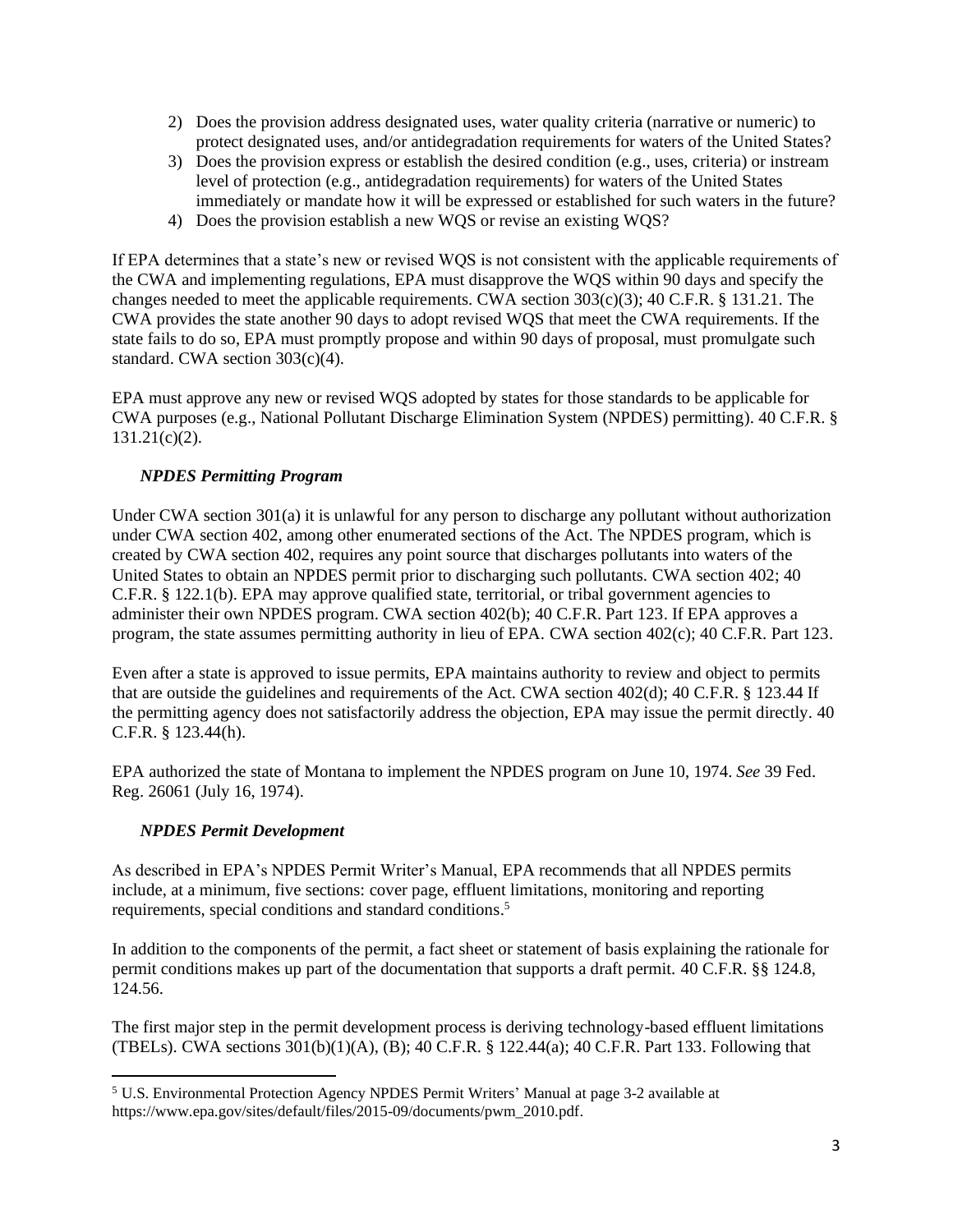step, the permit writer derives effluent limitations that are protective of applicable water quality standards (i.e., water quality-based effluent limitations [WQBELs]) as needed. CWA section 301(b)(1)(C); 40 C.F.R. § 122.44(d)*.*

The permit writer then includes as final limitations in the NPDES permit both the TBELs and any more stringent WQBELs, after conducting an anti-backsliding analysis if necessary. CWA section 402(o); 40 C.F.R. § 122.44(l); 125.3(a). The permit writer must document the decision-making process for deriving limitations in the permit fact sheet. 40 C.F.R. §§ 124.8, 124.56.

#### *Development of NPDES Permit Water Quality Based Effluent Limitations<sup>6</sup>*

When drafting an NPDES permit, a permit writer must consider the impact of the proposed discharge on the quality of the receiving water. Water quality goals for a waterbody are defined by state WQS. By analyzing the effect of a discharge on the receiving water, a permit writer could find that TBELs alone will not achieve the applicable water quality standards. In such cases, the CWA and its implementing regulations require development of WQBELs. WQBELs help meet the CWA objective of restoring and maintaining the chemical, physical, and biological integrity of the nation's waters and the goal of water quality that provides for the protection and propagation of fish, shellfish, and wildlife and recreation in and on the water. WQBELs are designed to protect water quality by ensuring that water quality standards are met in the receiving water. EPA's implementing regulations establish minimum consistent procedures for states and EPA to use in developing WQBELs. 40 C.F.R. § 122.44(d), 54 Fed. Reg. 23867 (June 2, 1989).

WQBELs must control all pollutants or pollutant parameters which the permitting authority determines are or may be discharged at a level which will cause, have the reasonable potential to cause, or contribute to an excursion above any state water quality standards, including state narrative criteria for water quality. 40 C.F.R. § 122.44(d)(1)(i).

When determining whether a discharge causes, has the reasonable potential to cause, or contributes to an in-stream excursion above a narrative or numeric criteria within a state water quality standard, the permitting authority shall use procedures which account for existing controls on point and nonpoint sources of pollution, the variability of the pollutant or pollutant parameter in the effluent, the sensitivity of the species to toxicity testing (when evaluating whole effluent toxicity), and where appropriate, the dilution of the effluent in the receiving water.  $40$  C.F.R. § 122.44(d)(1)(ii).

When the [permitting](https://www.law.cornell.edu/definitions/index.php?width=840&height=800&iframe=true&def_id=1247a46c06f3b4f33e37b3746382ff6e&term_occur=999&term_src=Title:40:Chapter:I:Subchapter:D:Part:122:Subpart:C:122.44) authority determines, using the procedures in [40 C.F.R. § 122.44](https://www.law.cornell.edu/cfr/text/40/122.44#d_1_ii) (d)(1)(ii), that a discharge causes, has the reasonable potential to cause, or contributes to an in-stream excursion above the allowable ambient concentration of a [state](https://www.law.cornell.edu/definitions/index.php?width=840&height=800&iframe=true&def_id=02f3388cbddab8d1c8b68bc12f7066f2&term_occur=999&term_src=Title:40:Chapter:I:Subchapter:D:Part:122:Subpart:C:122.44) numeric criteria within a [state](https://www.law.cornell.edu/definitions/index.php?width=840&height=800&iframe=true&def_id=02f3388cbddab8d1c8b68bc12f7066f2&term_occur=999&term_src=Title:40:Chapter:I:Subchapter:D:Part:122:Subpart:C:122.44) water quality standard for an individual [pollutant,](https://www.law.cornell.edu/definitions/index.php?width=840&height=800&iframe=true&def_id=fa8885ae1d2b4b0a61333feed8d15bc6&term_occur=999&term_src=Title:40:Chapter:I:Subchapter:D:Part:122:Subpart:C:122.44) the [permit](https://www.law.cornell.edu/definitions/index.php?width=840&height=800&iframe=true&def_id=1247a46c06f3b4f33e37b3746382ff6e&term_occur=999&term_src=Title:40:Chapter:I:Subchapter:D:Part:122:Subpart:C:122.44) must contain effluent limits for that [pollutant.](https://www.law.cornell.edu/definitions/index.php?width=840&height=800&iframe=true&def_id=fa8885ae1d2b4b0a61333feed8d15bc6&term_occur=999&term_src=Title:40:Chapter:I:Subchapter:D:Part:122:Subpart:C:122.44) [40 C.F.R. § 122.44](https://www.law.cornell.edu/cfr/text/40/122.44#d_1_ii)  $(d)(1)(iii)$ .

Where a state has not established a water quality criterion for a specific chemical pollutant that is present in an effluent at a concentration that causes, has the reasonable potential (RP) to cause, or contributes to an excursion above a narrative criterion within an applicable state water quality standard, the permitting authority must establish effluent limits using one of more of the following options:

(A) Establish effluent limits using a calculated numeric water quality criterion for the pollutant which the permitting authority demonstrates will attain and maintain applicable narrative water quality criteria and will fully protect the designated use. Such a criterion may be

<sup>&</sup>lt;sup>6</sup> The detailed discussion of NPDES permitting in this memorandum is limited to water quality based effluent limitations because that is the focus of EPA's review of Montana's NPDES permits in this memorandum.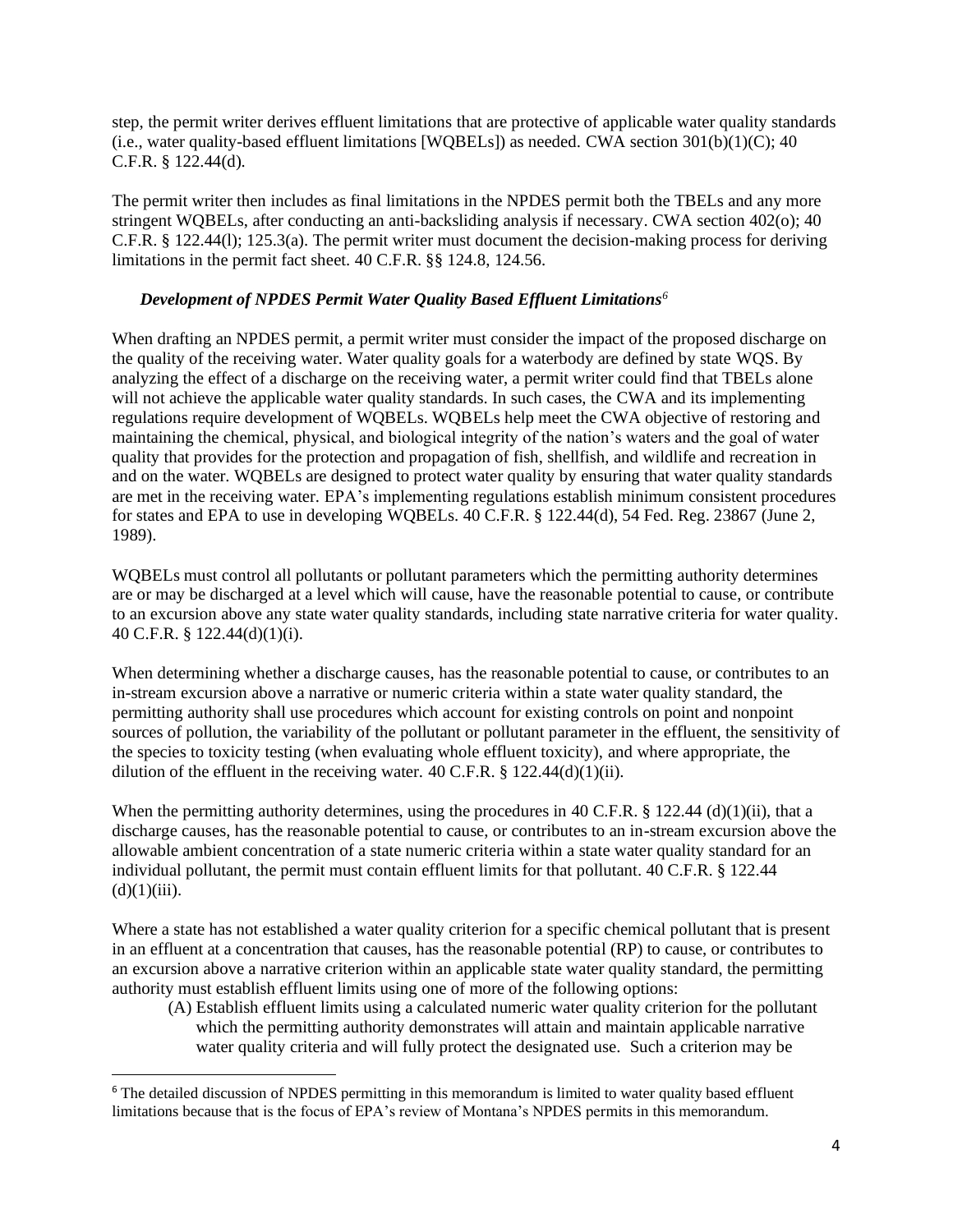derived using a proposed state criterion, or an explicit state policy or regulation interpreting its narrative water quality criterion, supplemented with other relevant information which may include: EPA's October 1983Water Quality Standards Handbook, risk assessment data, exposure data, information about the pollutant from the Food and Drug Administration, and current EPA criteria documents; or

- (B) Establish effluent limits on a case-by-case basis, using EPA's water quality criteria, published under section 304(a) of the CWA, supplemented where necessary by other relevant information; or
- (C) Establish effluent limitations on an indicator parameter for the pollutant of concern, provided: (1) The permit identifies which pollutants are intended to be controlled by the use of the effluent limitation;
	- (2) The fact sheet required by 124.56 sets forth the basis for the limit, including a finding that compliance with the effluent limit on the indicator parameter will result in controls on the pollutant of concern which are sufficient to attain and maintain applicable water quality standards;
	- (3) The permit requires all effluent and ambient monitoring necessary to show that during the term of the permit the limit on the indicator parameter continues to attain and maintain applicable water quality standards; and
	- (4) The permit contains a reopener clause allowing the permitting authority to modify or revoke and reissue the permit if the limits on the indicator parameter no longer attain and maintain applicable water quality standards.

40 C.F.R. § 122.44(d)(1)(vi).

#### **III. Relevant Factual Background**<sup>7</sup>

#### *EPA Approval of Montana's WQS for Nutrients and Associated Litigation*

In 2014, Montana adopted WQS for nutrients – total nitrogen (TN) and total phosphorus (TP) for wadeable streams and certain segments of the Yellowstone River – and submitted the package to EPA for action under CWA section 303.<sup>8</sup> The standards include numeric nutrient criteria (NNC), WQS variances, and non-severability provisions.<sup>9</sup> The non-severability provisions tied the WQS criteria with the WQS general variances provisions.<sup>10</sup> If certain triggering events occurred, including EPA disapproval or court invalidation of the WQS variances, the entire package, including the numeric nutrient criteria, would be dissolved.<sup>11</sup> EPA approved the numeric criteria and variances in 2015.<sup>12</sup> EPA did not act on the nonseverability provisions in 2015.<sup>13</sup>

<sup>7</sup> Montana's adoption of NNC, accompanying variances and non-severability provisions, EPA's actions on Montana's water quality standards, and associated litigation and legislation have a complex factual and procedural background. Relevant portions of this background are provided here as context for EPA's review of Montana's NPDES permitting record over the past two years but is not a comprehensive review of that background. <sup>8</sup> February 26, 2015 Letter from Martin Hestmark, Assistant Regional Administrator Office of Ecosystems

Protection and Remediation, EPA Region 8 to Tom Livers, Acting Director, MDEQ, and Robin Shropshire, Chairman, Montana Board of Environmental Review, at page 1.

<sup>&</sup>lt;sup>9</sup> *Id*. at page 1 and accompanying rationale at page 3.

 $10$  *Id.* 

<sup>11</sup> *Id.*

<sup>&</sup>lt;sup>12</sup> February 26, 2015 Letter from Martin Hestmark, Assistant Regional Administrator Office of Ecosystems Protection and Remediation, EPA Region 8 to Tom Livers, Acting Director, MDEQ, and Robin Shropshire, Chairman, Montana Board of Environmental Review, at page 2.

<sup>&</sup>lt;sup>13</sup> *Id.* at accompanying rationale page 3.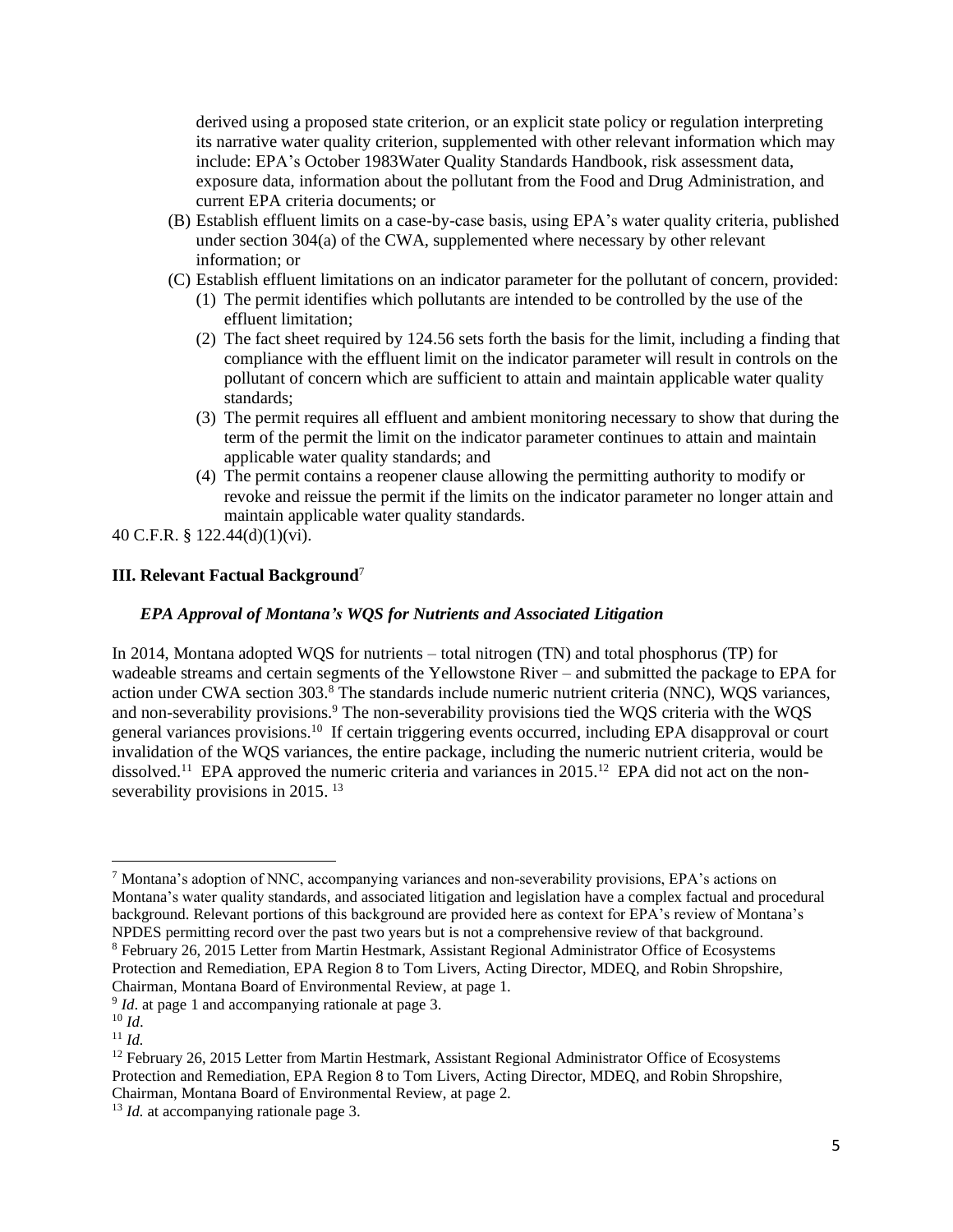In 2016, Upper Missouri Waterkeeper (Waterkeeper) challenged EPA's approval of the WQS variances in the U.S. District Court for the District of Montana. <sup>14</sup> Montana later revised its variance in 2017 and EPA approved the revisions for a subset of dischargers.<sup>15</sup> Waterkeeper amended its complaint to challenge EPA's 2017 approval decision.<sup>16</sup> The state of Montana, the National Association of Clean Water Agencies, the Montana League of Cities and Towns, and Treasure State Resources, intervened in the litigation from the outset. $17$ 

The district court issued multiple orders throughout 2019 regarding its review of EPA's action on Montana's submission.<sup>18</sup> The court remanded the matter to Montana and EPA to act in accordance with its orders and although the court partially vacated the variance, it stayed its vacatur until EPA approved a replacement variance that complied with the court's orders.<sup>19</sup>

Various parties including EPA appealed the district court's orders to the U.S. Court of Appeals for the Ninth Circuit.<sup>20</sup>

Montana submitted a revised variance to EPA in November 2019 to comply with the district court's orders.<sup>21</sup> In February 2020, EPA disapproved Montana's revisions as not complying with the district court's orders although EPA did not agree with the district court's decision with respect to the requirements for the revised variance.<sup>22</sup>

At the same time as issuing its disapproval to respond to the district court's order, EPA approved the nonseverability provisions tying the variances to the underlying criteria.<sup>23</sup> In its letter, EPA stated that the Agency was expressing no view at the time as to the specific circumstances, including the disapproval of the revised variance as not complying with the district court order, that would trigger the non-severability provisions.<sup>24</sup> Montana and various stakeholders interpreted EPA's disapproval action as triggering the non-severability provisions, which dissolved the numeric nutrient criteria and variance.<sup>25</sup>

Waterkeeper filed a new case in the district court challenging EPA's 2020 approval of Montana's nonseverability provisions. Montana, the Montana League of Cities and Towns and Treasure State Resources Association intervened in this portion of the litigation.<sup>26</sup> The National Association of Clean Water Agencies did not intervene in this portion of the litigation.<sup>27</sup>

<sup>14</sup> *Upper Missouri Waterkeeper v. U.S. Environmental Protection Agency,* No. CV-16-52-GF-BMM (D. Mont.). <sup>15</sup> October 31, 2017 Letter from Darcy O'Connor, Assistant Regional Administrator Office of Water Protection, EPA Region 8, to Tom Livers, Director, MDEQ.

<sup>16</sup> *Upper Missouri Waterkeeper v. U.S. Environmental Protection Agency,* No. CV-16-52-GF-BMM (D. Mont.). <sup>17</sup> *Id.*

<sup>18</sup> *Upper Missouri Waterkeeper v. U.S. Environmental Protection Agency,* 377 F. Supp.3d. 1156 (D. Mont. 2019); July 16, 2019 Order on Remedy; September 20, 2019 Final Order; and December 20, 2019 Order on Motion to Alter or Amend the Judgment.

<sup>19</sup> *Upper Missouri Waterkeeper v. U.S. Environmental Protection Agency,* 377 F. Supp.3d. 1156 (D. Mont. 2019); July 16, 2019 Order on Remedy; September 20, 2019 Final Order; and December 20, 2019 Order on Motion to Alter or Amend the Judgment.

<sup>&</sup>lt;sup>20</sup> *Upper Missouri Waterkeeper v. U.S. Environmental Protection Agency, 15 F.4th 966 (9th Cir. 2021).* 

<sup>&</sup>lt;sup>21</sup> February 24, 2020 Letter from Gregory Sopkin, Regional Administrator, EPA Region 8 to Shaun McGrath, MDEQ Director.

<sup>22</sup> *Id.*

<sup>23</sup> *Id.* at pages 10-11.

<sup>24</sup> *Id.*

<sup>&</sup>lt;sup>25</sup> May 1, 2020 email from Myla Kelly, MDEQ Water Quality Standards and Modeling Manager, to the Montana nutrient workgroup regarding the nutrient workgroup update and meeting.

<sup>26</sup> *Upper Missouri Waterkeeper v. U.S. Environmental Protection Agency,* No. 4:20-cv-000027-BMM (D. Mont.). <sup>27</sup> *Id*.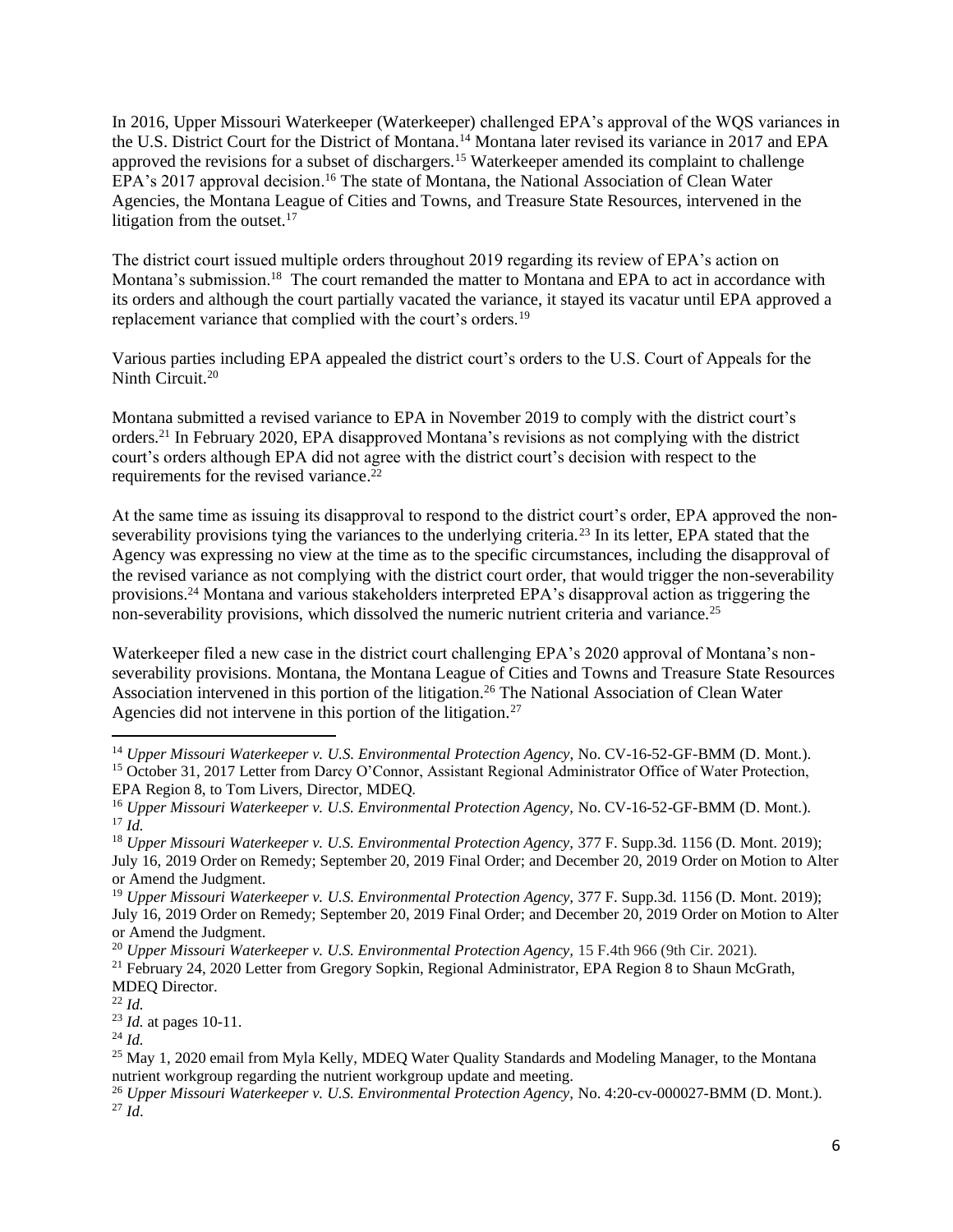In summary judgment briefing filed in the challenge to EPA's 2020 approval of Montana's nonseverability provisions, EPA addressed the effect of dissolving the numeric nutrient criteria and reverting to the general narrative criterion:

- "Further, Waterkeeper is premature in concluding that Montana's use of the narrative criteria would not result in progress toward water quality that meets designated uses. Where a discharge causes or has the reasonable potential to cause, or contribute to, an excursion above the criteria, appropriate numeric water quality-based effluent limitations restricting the discharge must be included in NPDES permits issued to municipal water treatment plants and other dischargers. See 40 C.F.R. § 122.44(d)(1)(vi). The establishment of such numeric effluent limitations should be informed by the same science that supports the numeric standards, as well as other factors appropriate under the Act. Narrative nutrient criteria have been cited in cases with approval. *See City of Taunton, Mass. v. EPA*, 895 F.3d 120, 133 (1st Cir. 2018); *Upper Blackstone Water Pollution Abatement Dist. v. EPA*, 690 F.3d 9, 15, 18 (1st Cir. 2012)." <sup>28</sup>
- "Finally, it would be premature to predict how the State will implement its narrative criteria in the future. Although the State may have faced implementation challenges regarding its narrative criteria prior to adopting Numeric Criteria, the State now has significant information to translate its narrative criteria into numeric effluent limitations. If subsequent information indicates that the State's narrative criteria are not protective of the designated use, EPA can consider using its authority under 33 U.S.C. § 1313(c)(4)(B) on its own accord or in response to a petition from Waterkeeper to determine whether numeric criteria are necessary at that time."<sup>29</sup>
- "Waterkeeper also argues that Montana's existing narrative nutrient standards will be inadequate, and relies on critiques of Montana's narrative standards prior to issuance of the Numeric Criteria and the variances. Response at 6. However, EPA cannot reasonably assume Montana's implementation of its narrative criteria will prove inadequate given that the State has since developed a much more robust understanding of the science of nutrient pollution and is thereby far-better equipped now than in the past to translate and implement the narrative in NPDES permits." 30

Montana stated the following in its summary judgment reply brief regarding EPA's approval of the nonseverability provisions:

• "...Montana's own recognition, in 2014, that case-by-case implementation of its narrative criterion can be more difficult and generate more controversy, see AR 1203, does not mean beneficial uses cannot be protected through the narrative criteria found at Admin R. Mont. 17.30.637(1)(e). The case-by-case process needed to translate Montana's narrative criteria is supported by federal and state regulations. *See* 40 C.F.R. § 122.44(d)(vi); Admin. R. Mont. 17.30.1344. While the process of implementing the narrative criteria may be more difficult and produce some inconsistencies, Waterkeeper's conclusion that the use of narrative criteria will not protect Montana's beneficial uses is speculative and premature, and ignores the significant nutrient work the state has conducted. The state's collection of research and data would fundamentally inform the state's implementation of its narrative criteria. *See* AR 1203-04. Any

<sup>28</sup> *Upper Missouri Waterkeeper v. U.S. Environmental Protection Agency,* No. 4:20-cv-000027-BMM (D. Mont.), Defendants' Memorandum in Opposition to Plaintiff's Motion for Summary Judgment and In Support of Defendants' Cross-Motion for Summary Judgment at page 32 (July 21, 2020).

<sup>29</sup>*Upper Missouri Waterkeeper v. U.S. Environmental Protection Agency,* No. 4:20-cv-000027-BMM (D. Mont.), Defendants' Reply Memorandum in Support of Defendants' Cross-Motion for Summary Judgment at page 7 (Sept. 9, 2020).

<sup>30</sup> *Id.* at page 15.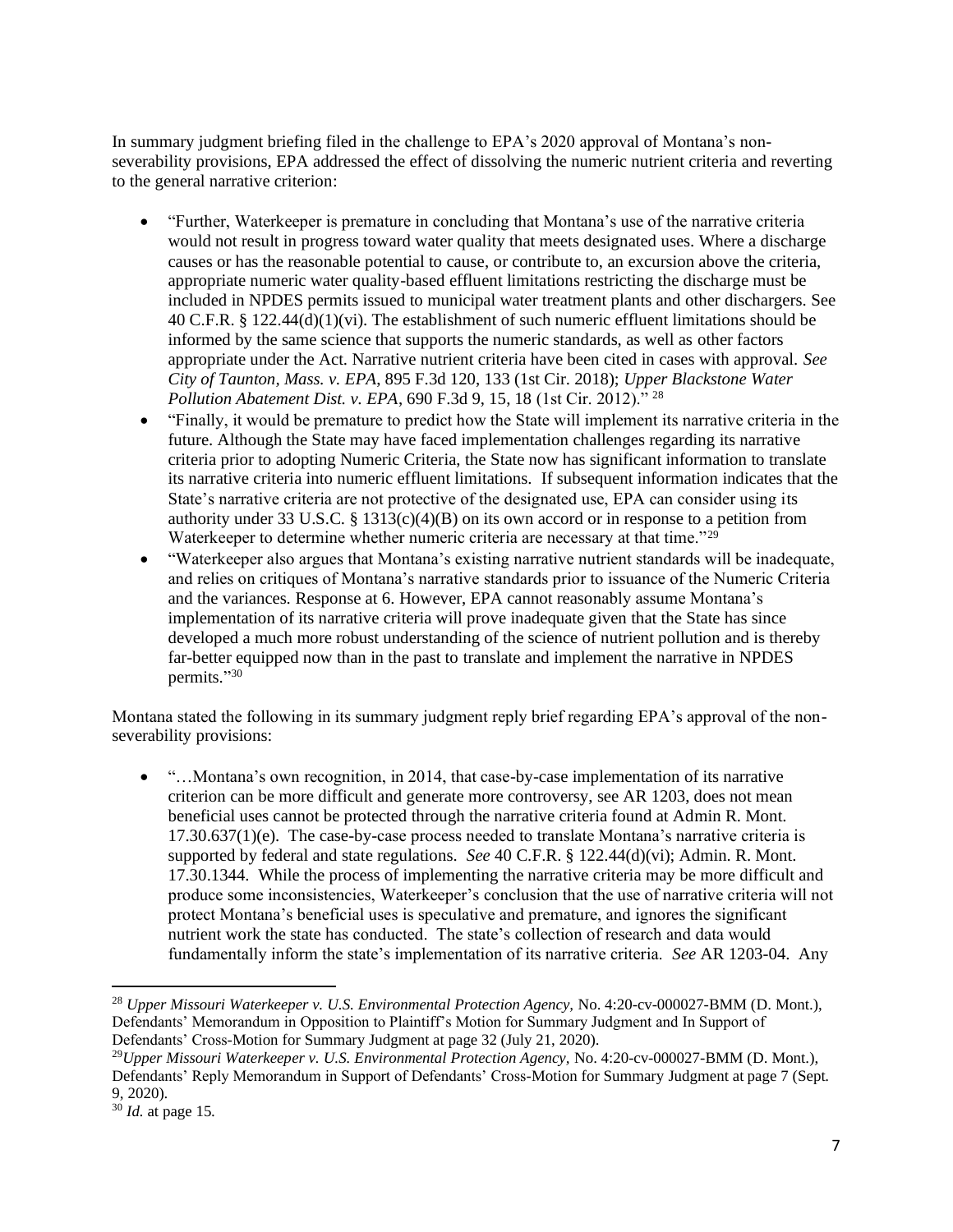case-by-case application of the narrative criteria, conducted through the permitting process, must protect Montana's beneficial uses. *See* Admin R. Mont. 17.30.1311(1). Nonetheless, Montana's future case-by-case implementation of its narrative criteria is not before the Court, and would itself be subject to governing state law, including all permit review procedures and any related judicial review."31

On October 30, 2020, the district court issued an order consolidating the original WQS variance case with the non-severability provision case.<sup>32 33</sup> The court explicitly disagreed with the position that the nonseverability provisions had been triggered and stated that the variance remained in place.<sup>34</sup> The court did not resolve the previously filed summary judgment motions filed regarding EPA's approval of the nonseverability provisions.<sup>35</sup>

Under the district court's order, Montana's variance approved by EPA on October 31, 2017, and the state's numeric nutrient criteria approved by EPA on February 26, 2015, remain in effect for CWA purposes.

On October 6, 2021, the U.S. Court of Appeals for the Ninth Circuit issued an opinion upholding EPA's approval of Montana's 2017 water quality standards variance.<sup>36</sup>

On April 4, 2022, the district court issued an order granting Waterkeeper's Motion for Partial Dismissal Without Prejudice for claims in the non-severability provision portion of the litigation.<sup>37</sup>

#### *Montana 2021 Nutrient WQS Legislation*

On April 30, 2021, Montana Governor Gianforte signed state legislation (SB 358) regarding the state's nutrient numeric criteria, variance, and non-severability provisions.<sup>38</sup> The legislation directed the Montana Department of Environmental Quality (MDEQ) to:

- o Repeal the EPA-approved numeric nutrient criteria, nutrient variance rules, and nonseverability provisions;
- $\circ$  Adopt rules to implement Montana's general narrative criteria<sup>39</sup> to address nutrients through an adaptive management program (AMP); and

<sup>31</sup> *Upper Missouri Waterkeeper v. U.S. Environmental Protection Agency,* No. 4:20-cv-000027-BMM (D. Mont.), Reply Memorandum in Support of State of Montana, Department of Environmental Quality's Cross-Motion for Summary Judgment at pages 3-4.

<sup>32</sup> *Upper Missouri Waterkeeper v. U.S. Environmental Protection Agency*, No. CV16-52-GF-BMM, CV-20-27- BMM (D. Mont. Oct. 30, 2020).

<sup>&</sup>lt;sup>33</sup> EPA and other parties appealed the consolidation order to the U.S. Court of Appeals for the Ninth Circuit. The appeals are currently being held under abeyance by the Ninth Circuit until resolution of the variance portion of the litigation. Upper Missouri Waterkeeper v. EPA, No. 21-35000 (9<sup>th</sup> Cir.).  $34 \overline{Id}$ .

<sup>35</sup> *Id.*

<sup>36</sup> *Upper Missouri Waterkeeper v. U.S. Environmental Protection Agency*, 15 F.4th 966 (9th Cir. 2021). <sup>37</sup>*Upper Missouri Waterkeeper v. U.S. Environmental Protection Agency*, No. CV16-52-GF-BMM, CV-20-27- BMM (D. Mont. April 4, 2022).

<sup>&</sup>lt;sup>38</sup> The legislation also included a new categorical exemption from Tier 2 nondegradation review for proposed activities that discharge phosphorus or nitrogen. Montana uses the term nondegradation rather than antidegradation.

<sup>&</sup>lt;sup>39</sup> ARM [17.30.637](http://www.mtrules.org/gateway/ruleno.asp?RN=17%2E30%2E637) GENERAL PROHIBITIONS (1) State surface waters must be free from substances attributable to municipal, industrial, agricultural practices or other discharges that will: (d) create concentrations or combinations of materials which are toxic or harmful to human, animal, plant, or aquatic life; and (e) create conditions which produce undesirable aquatic life.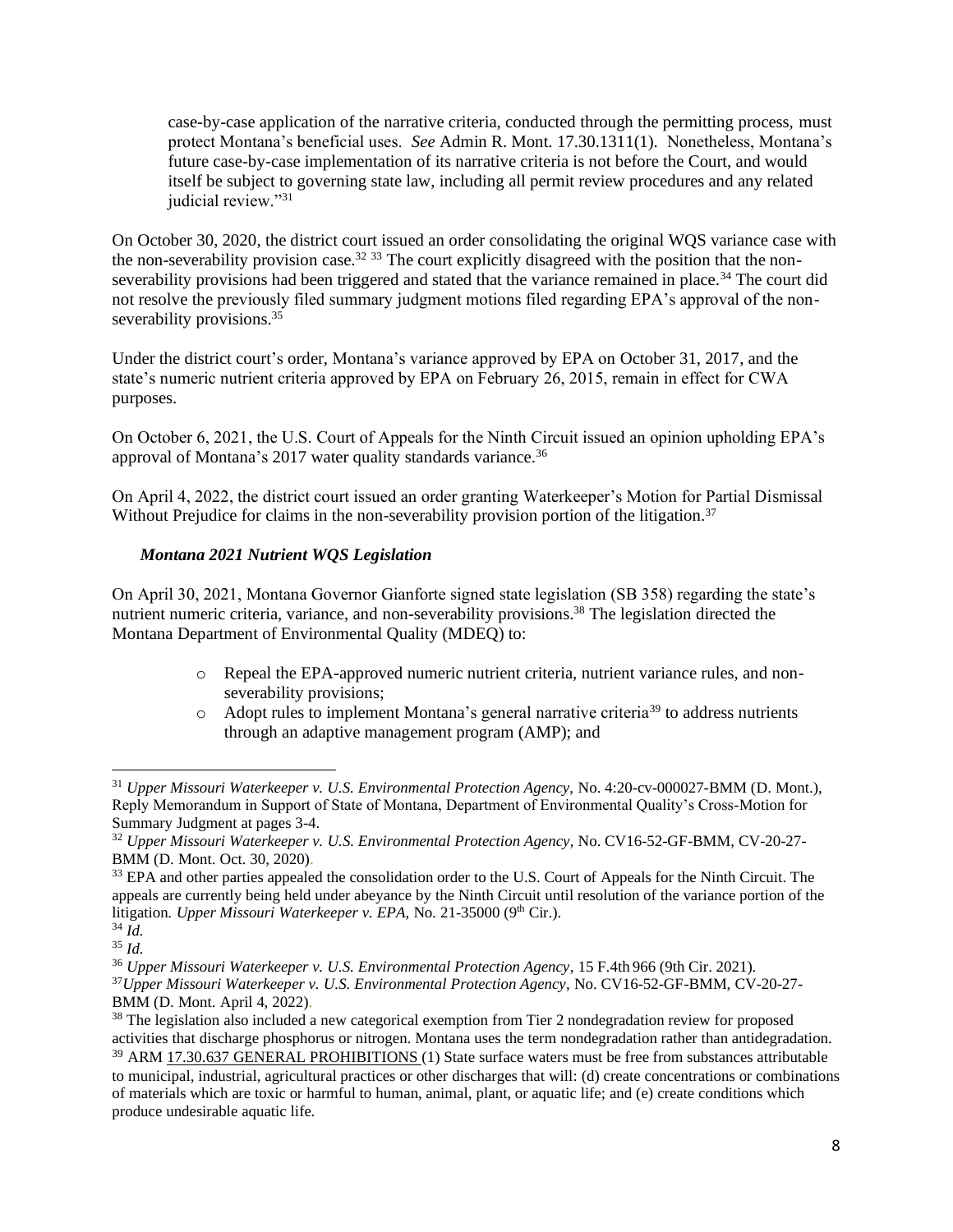o Permit nutrient discharges, prior to adoption of final rules, "in a manner consistent with" Montana's general narrative provisions and legislative intent.

Specifically, SB 358 Section 2(1) addresses permitting as follows:

*Section 2. Transition for nutrient standards -- department. (1) Until final rules are adopted pursuant to [section 1], the department shall administer the discharge permitting program under 75-5-402 in a manner consistent with ARM 17.30.637 [general narrative standard] and the intent of [this act]. (2) Any nutrient standards variances currently authorized and effective are hereby authorized and effective under 75-5-320 until otherwise amended or repealed.*

On May 24, 2021, Waterkeeper sent EPA a petition requesting the agency perform its alleged mandatory duty to review SB 358 as new or revised WQS and to take action under CWA section 303(c).<sup>40</sup>

In a June 6, 2021, email, Amy Steinmetz, MDEQ Water Quality Division Administrator, clarified Montana's interpretation of SB 358 Section 2(1): "The legislation directs DEQ to use the narrative standard during the transition to the adaptive management rules. Unless we disregard the plain language of the transition section, the NNC are not to be used to establish permit limits."<sup>41</sup>

EPA provided an interim response to the Petition from Waterkeeper on July 20, 2021, indicating that EPA was in the process of reviewing the petition and considering the issues raised by Waterkeeper.<sup>42</sup>

On August 10, 2021, EPA communicated to MDEQ that EPA expects an adequate level of assurance that MDEQ can identify protective levels of both TN and TP for implementation in CWA programs.<sup>43</sup> In an August 18, 2021, letter to MDEQ, EPA reiterated these expectations. 44

As discussed above, the EPA-approved NNC remain applicable for CWA purposes including NPDES permitting.

## **IV. EPA Review of Montana's 2020-2022 NPDES Permitting re: Nutrients**

Since EPA's approval of Montana's NNC and associated WQS variances in 2015, EPA has reviewed NPDES permits implementing those criteria. Between 2015-2020, permits implementing the NNC and associated WQS variances detailed the state's rationale for concluding whether a discharge had reasonable potential to cause or contribute to an exceedance of the NNC. In May 2020,<sup>45</sup> MDEO concluded that the NNC were no longer in effect due to the state's view that the non-severability clause had been triggered. Since that time, MDEQ has generally not implemented the NNC as the applicable WQS. Following the district court's October 2020 order the state public noticed numerous permits in

<sup>40</sup> May 24, 2021 Petition for Rulemaking on Water Quality Standards in the State of Montana from Guy Alsentzer, Executive Director, Upper Missouri Waterkeeper to Michael Regan, Administrator, U.S. Environmental Protection Agency.

<sup>&</sup>lt;sup>41</sup> June 6, 2021 Email from Amy Steinmetz, MDEO Water Ouality Division Administrator, to Bert Garcia, Acting Director Water Division, EPA Region 8.

<sup>42</sup> July 20, 2021 Response by Sara Hisel-McCoy, Director, Standards and Health Protection Division, to Petition for Rulemaking on Water Quality Standards in the State of Montana from Guy Alsentzer. AX-21-000-4056

<sup>43</sup> August 10, 2021 Email from Bert Garcia, Acting Director Water Division, EPA Region 8 to Amy Steinmetz, MDEQ Water Quality Division Administrator.

<sup>44</sup> August 18, 2021 Letter from Andrew Todd, Chief Water Quality Section, EPA Region 8 to Galen Steffens, Water Quality Bureau Chief, MDEQ.

<sup>45</sup> May 1, 2020 email from Myla Kelly, MDEQ Water Quality Standards and Modeling Manager, to the Montana nutrient workgroup regarding the nutrient workgroup update and meeting.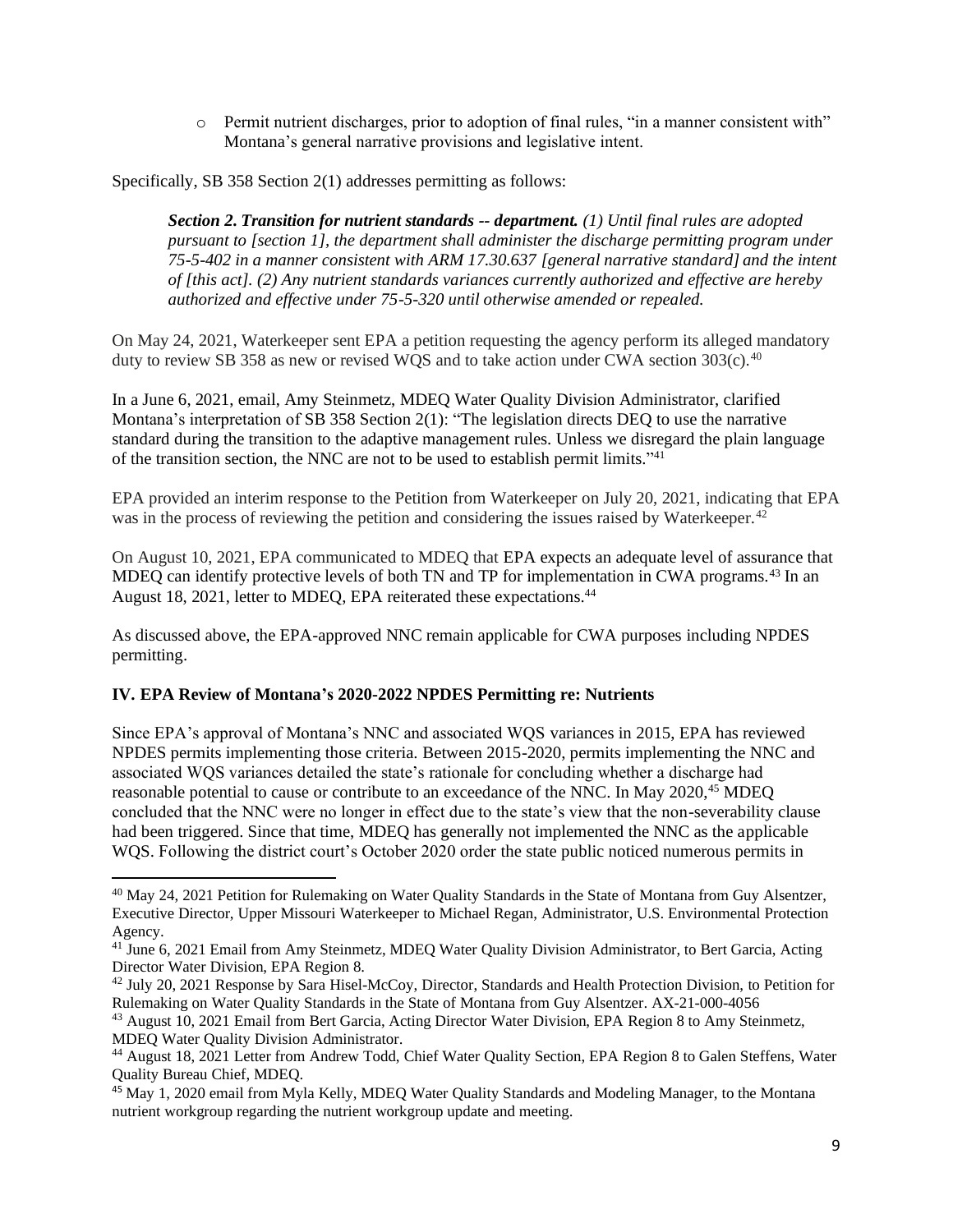which it identified TN or TP as a pollutant of concern, but for which the state did not conduct an RP analysis using the NNC or include effluent limits for TN or TP based on the NNC. EPA provided written and verbal comments notifying MDEQ that the NNC were still in effect for CWA purposes and that the state was required to utilize the NNC as the basis for WOBELs in relevant permits.<sup>46</sup>

Because the state was implementing only the narrative criteria (not the NNC) in its permits, EPA also evaluated whether MDEQ adequately implemented the narrative criteria consistent with the requirements of 40 C.F.R. § 122.44(d). During the development of its numeric nutrient criteria, MDEQ developed a significant body of nutrient research and data. In the litigation over EPA's approval of the nonseverability provisions, the state expressly stated in a 2020 brief that its collection of research and data would fundamentally inform the state's implementation of its narrative criteria if the numeric criteria were to dissolve. In the same litigation, EPA acknowledged that the state had significant information to translate its narrative criteria into numeric effluent limitations and EPA could not then, in 2020, assume that Montana's implementation of its narrative criteria would prove inadequate. In light of these facts, EPA reviewed 19 permits MDEQ developed between 2020 to 2022 for facilities that have nutrients in their effluent and that discharge to waters to which the EPA-approved numeric nutrient criteria apply. EPA considered whether MDEQ relied on the available collection of nutrient research and data to inform its implementation of its narrative criteria in these permits. EPA's review focused on the adequacy of the state's reasonable potential analysis under 40 C.F.R.  $\S$  122.44(d)(1)(ii) to determine the need for WQBELs, and the state's establishment of WQBELs based on the narrative WQS pursuant to 40 C.F.R. §  $122.44(d)(1)(vi)$ .

40 C.F.R. § 122.44(d)(1)(ii) requires that when determining whether a discharge has the reasonable potential to cause or contribute to an in-stream excursion above a narrative or numeric criteria, states must account for factors such as existing point and nonpoint source pollution controls, variability of the pollutant in the effluent, sensitivity of the species to toxicity testing, and dilution of the effluent in their analysis. EPA's permitting technical support document (TSD) provides additional guidance to states and tribes on how they should use effluent data to determine whether a facility has reasonable potential to cause or contribute to an excursion of a narrative criteria.<sup>47</sup>

40 C.F.R. § 122.44(d)(1)(vi) requires the permitting authority to establish effluent limits when a specific chemical in a discharge has reasonable potential to cause or contribute to an exceedance of a narrative criterion. Such WQBELs can be developed "using a calculated numeric water quality criterion for the pollutant which the permitting authority demonstrates will attain and maintain applicable narrative water quality criteria and will fully protect the designated use." 40 C.F.R.  $\S$  122.44(d)(1)(vi)(A).

#### **Summary of EPA's Review**

Between 2020 and 2022, EPA reviewed 19 proposed or issued NPDES permits that have nutrients in their effluent and discharge to waters to which the EPA-approved NNC apply (e.g., wadeable streams). In its review of the permits for these facilities, EPA found that MDEQ did not take a consistent approach in developing these permits and rarely used its available collection of nutrient research and data to inform its permitting decisions. For one permit, MDEQ public noticed the permit without having conducted a reasonable potential analysis and issued the final permit with a reasonable potential analysis provided by EPA. For some permits, MDEQ conducted a reasonable potential analysis that only accounted for the

<sup>46</sup> EPA Comments on City of Havre WWTP draft permit (January 14, 2021), EPA Comments on Hinsdale Water and Sewer District WWTF draft permit (January 14, 2021), EPA Comments on Town of Wibaux WWTF draft permit (January 14, 2021), EPA Comments on Sidney Sugars Inc. draft permit (January 19, 2021), EPA Comments on City of Choteau WRRF (February 15, 2021), EPA Comments on Town of Jordan WWTF (May 4, 2021). <sup>47</sup> EPA. Technical Support Document for Water-Quality based Toxics-controls. March 1991. Chapter 3.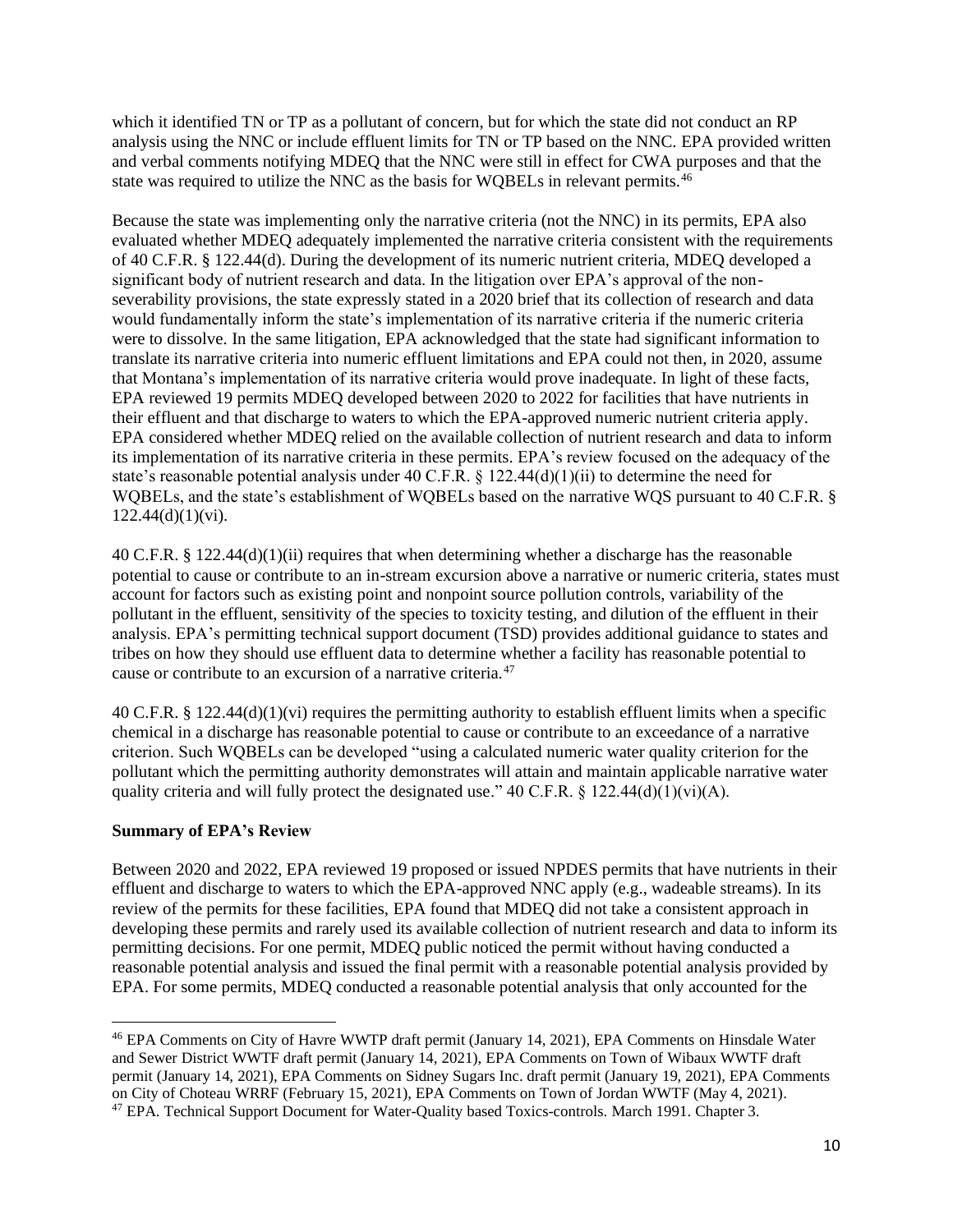dilution factor outlined in 40 C.F.R. §  $122.44(d)(1)(ii)$ . For other permits, MDEO offered statements about TMDLs or facility improvements without explaining how they related to a reasonable potential analysis under the  $\S$  122.44(d)(1)(ii) factors.

In those instances, in which MDEQ found that a facility's discharge had reasonable potential to contribute to an exceedance of the narrative criteria, it consistently chose to establish effluent limits based on the facility's current performance rather than establish effluent limits that are protective of the designated uses using one or more of the options outlined in 40 C.F.R. § 122.44(d)(1)(vi). Based on this review, EPA concluded that while in several instances MDEQ reached an appropriate permitting result, it has not consistently conducted reasonable potential analyses based on an interpretation of the narrative criteria for nutrient discharges to waters in a manner consistent with EPA regulations and has not established permit limits consistent with EPA regulations that fully protect designated uses. A full discussion of EPA's review follows, with additional detail provided in Table 1.

#### **Discussion of EPA's Review**

EPA's review of the 19 permits issued between 2020 and 2022 identified the following categories of permits and permitting decisions.

#### *Four facilities that do not discharge during the summer growing season:*

Of the 19 permits EPA reviewed, MDEQ issued 4 to facilities that either naturally do not discharge during the summer growing season (Yellowstone Mountain Club) or can be operated to avoid discharging during the summer growing season (Colstrip, Grass Range, and Wibaux). Because the EPA-approved NNC for these waters only apply during the summer growing season, MDEQ concluded that narrative criteria with respect to nutrients similarly only apply during the summer growing season. Consequently, MDEQ concluded that because the four facilities do not discharge when the narrative criteria apply, they cannot cause an exceedance of the criteria. EPA agrees with this conclusion.

#### *Eight permits that demonstrate no reasonable potential for nutrients:*

Of the remaining 15 facilities that discharge during the summer growing season and therefore must fully protect designated uses and attain the narrative criteria for nutrients, MDEQ issued permits for eight (Red Lodge, Glendive, Chinook, Forsyth, Hamilton, Havre, Hinsdale, Lolo) in which it concluded the facilities' discharges did not have the reasonable potential to cause or contribute to an exceedance of the narrative criteria. For two of these facilities (Red Lodge and Glendive), MDEQ conducted reasonable potential analyses that considered both the state's narrative criteria and the NNC and determined there was no reasonable potential for the discharges to cause or contribute to an exceedance of either of the applicable water quality standards. EPA agrees with MDEQ's reasonable potential determinations for these two facilities.

For the other six facilities, MDEQ relied on available dilution in the receiving water as the primary basis for concluding that the discharges did not have reasonable potential. Given the generally cursory nature of MDEQ's dilution analyses for each of these facilities (e.g., did not present dilution calculations or cite to relevant nutrient research to compare to diluted instream levels associated with the effluent discharge), EPA completed its own reasonable potential analysis to independently confirm, using the available collection of nutrient research and data, including the NNC concentrations, that the discharge did not have reasonable potential to cause or contribute to an exceedance of the narrative criteria. Based on its own analysis, EPA agrees with MDEQ's reasonable potential determination for these six facilities.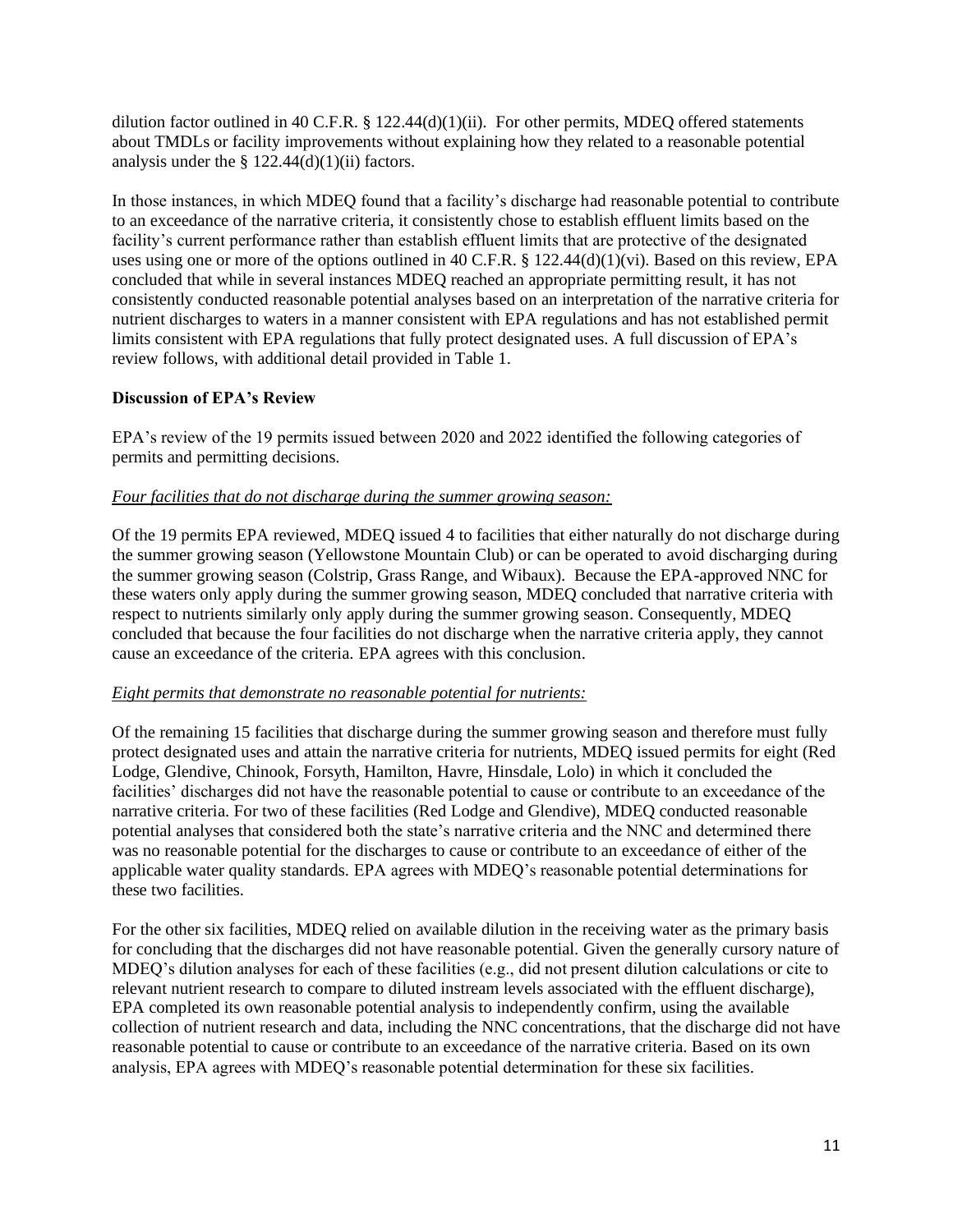#### *Two permits with incomplete or flawed reasonable potential analyses:*

Of the remaining 7 facilities, MDEQ proposed or issued permits for two facilities (Choteau and Manhattan), for which the reasonable potential analysis was incomplete or flawed. For Choteau, MDEQ did not consider the collection of nutrient research and data and instead cited to the presence of nonpoint source contributions of nutrients identified in a 2003 TMDL and an upgrade of the facility in its reasonable potential analysis. Based on this limited and outdated information, MDEQ concluded that Choteau does not have reasonable potential to cause or contribute to exceedances of the applicable narrative criteria. For Manhattan,<sup>48</sup> MDEQ considered recently proposed (but not yet implemented) upgrades to the facility and the lack of data for the receiving water to conclude the facility did not have reasonable potential to cause or contribute to an exceedance of the narrative criteria. For both facilities, MDEQ concluded that permit limits for TN or TP were not needed and required nutrient monitoring only. Based on its review of these two permits, EPA concludes that MDEQ did not adequately demonstrate that the facilities do not have reasonable potential to cause or contribute to an exceedance of the narrative criteria.

#### *Three permits with effluent limits that do not protect the designated uses:*

Of the remaining 5 facilities, MDEQ proposed or issued permits for three facilities (Jordan, Sidney Sugars, and Cut Bank), in which it determined that discharges from the facilities had the reasonable potential to cause or contribute to an exceedance of the narrative criteria, but for which it did not establish effluent limits to protect the designated use. For these three facilities, MDEQ capped the facilities at their current load instead of using the available collection of nutrient research and data and establishing effluent limits using one or more of the approaches required under 40 C.F.R.  $\S$  122.44(d)(1)(vi). These effluent limits allow the facility to discharge TN and TP at the same concentrations that MDEQ has already determined cause or contribute to an exceedance of the narrative criteria. Therefore, EPA concludes that the effluent limits for TN and TP for these three facilities do not fully protect the designated uses.

## *One permit with incomplete or flawed reasonable potential analyses and effluent limits that do not protect the designated use:*

Of the remaining 2 facilities, MDEQ issued a draft permit for one facility (Helena) in which it did not conduct a reasonable potential analysis but adopted permit limits for TN and TP from the previous permit for the facility issued in 2012. The previous nutrient permit limits were drawn from a phased TMDL and were not based on the attainment of the narrative criteria or protection of the designated uses.<sup>49</sup> The TMDL itself indicates that the next phase of the TMDL would occur in 2014 with revisions to include waste load allocations and associated effluent limits for TN and TP based on numeric nutrient criteria. Because MDEQ has not used the available collection of nutrient research and data and developed effluent limits using one or more of the approaches under 40 C.F.R. § 122.44(d)(1)(vi), and instead adopted effluent limits based on an outdated TMDL that does not interpret the state's narrative criteria, EPA concludes that the effluent limits for this facility do not fully protect the designated uses.

<sup>&</sup>lt;sup>48</sup> EPA notes that when it approved the State of Montana's general variance in 2017, Manhattan was identified as having reasonable potential to exceed the NNC and was required to meet the NNC at the end-of-pipe. Additionally, when MDEQ first proposed the Manhattan renewal permit in April 2021, MDEQ determined that Manhattan had reasonable potential to exceed the NNC.

<sup>49</sup> Framework Water Quality Restoration Plan and Total Maximum Daily Loads (TMDLs) for Lake Helena Watershed Planning Area: Volume II – Final Report. Prepared for MDEQ by U.S. EPA. August 31, 2006. Available at: https://deq.mt.gov/files/water/wqpb/CWAIC/TMDL/M09-TMDL-02a.pdf.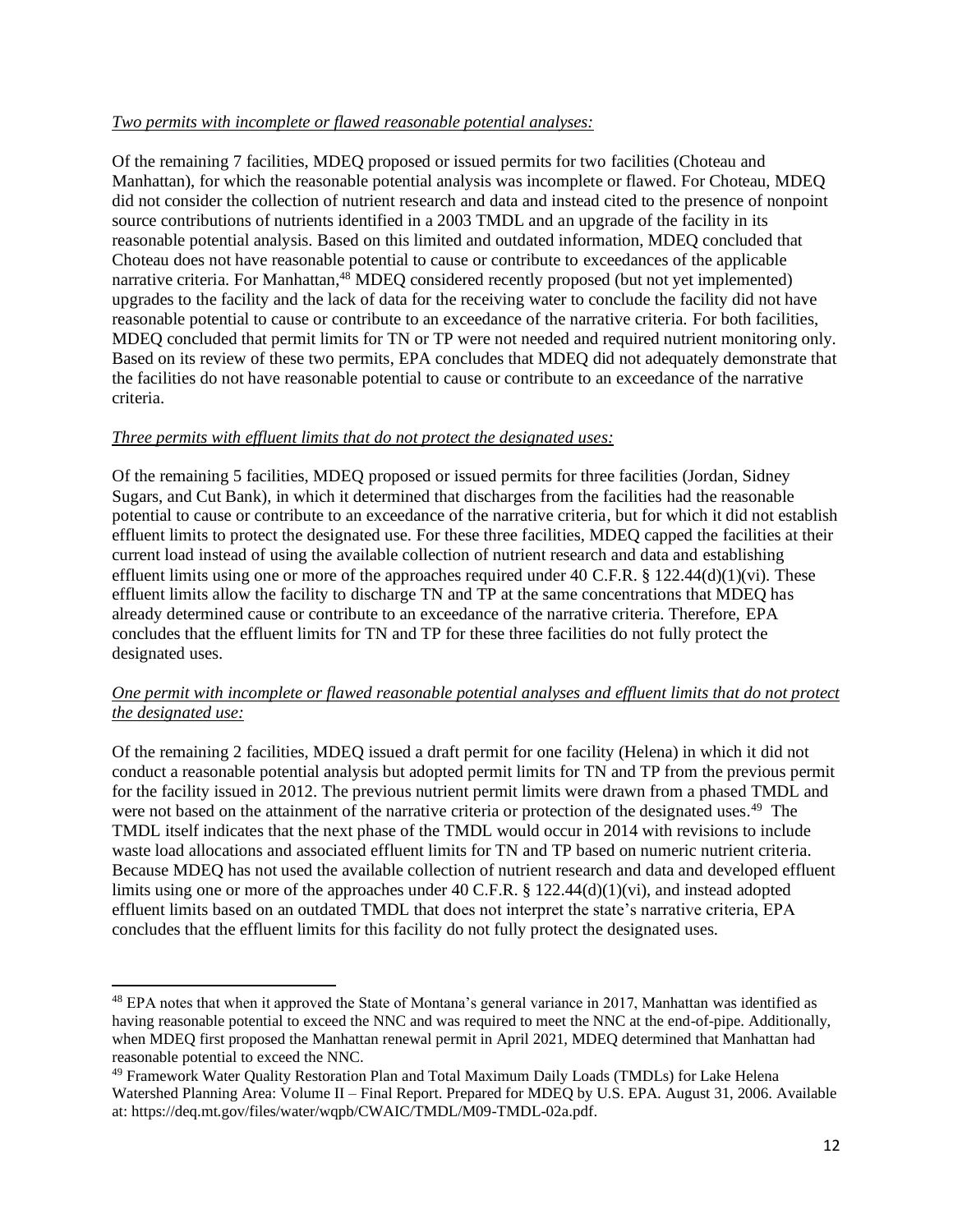#### *One permit with no reasonable potential for nutrients and effluent limits that do not protect the designated use:*

MDEQ issued a permit for the remaining facility (Twin Bridges) in which it concluded that the facility had no reasonable potential to cause or contribute to an exceedance of the narrative criteria but for which it nonetheless included permit limits. Twin Bridges is another facility that infrequently discharges and can be operated to avoid discharging during the summer growing season when the narrative criteria apply. For this reason, MDEQ concluded that the facility would not cause or contribute to an exceedance of the narrative criteria. Despite having made this determination, MDEQ nonetheless established TN and TP limits based on past facility performance from 2011 and cited the fact that the facility might need to discharge. As a result, Twin Bridges is authorized to discharge concentrations of TN and TP for which MDEQ has not considered the available collection of nutrient research and data, has not assessed reasonable potential under 40 C.F.R. § 122.44(d)(1)(ii) for these limits, and has not developed effluent limits using one of the methods in 40 C.F.R. § 122.44(d)(1)(vi). EPA therefore concludes that the effluent limits for this facility do not fully protect the designated uses.

## **Conclusion**

After a careful review of 19 proposed or issued NPDES permits between 2020 and 2022, EPA found that MDEQ has not followed a consistent approach to assessing whether water quality-based effluent limitations are required or establishing such limitations in a manner required by EPA regulations, including ensuring that permits fully protect designated uses. MDEQ has previously represented that its collection of research and data would fundamentally inform the state's implementation of its narrative criteria in the absence of numeric criteria. The record before EPA demonstrates the state has rarely used the available nutrient research and data to inform its permitting decisions. In determining whether water quality-based effluent limitations are required, MDEQ's approach to reasonable potential analyses has been inconsistent, in several case relying on a single factor analysis without supporting information, and in other cases pointing to matters unrelated to the factors set forth in regulation. Finally, for the few permits where MDEQ found a reasonable potential that a discharge would cause or contribute to an exceedance of the narrative criteria, those permits included limitations that do not fully protect the designated uses. Thus, the record before EPA regarding the state's implementation of its narrative criteria in its NPDES permits for nutrient dischargers is further evidence that EPA lacks assurances that designated uses would be protected by the state's revision of its water quality standards, as required by 40 C.F.R. § 131.11(a)(1).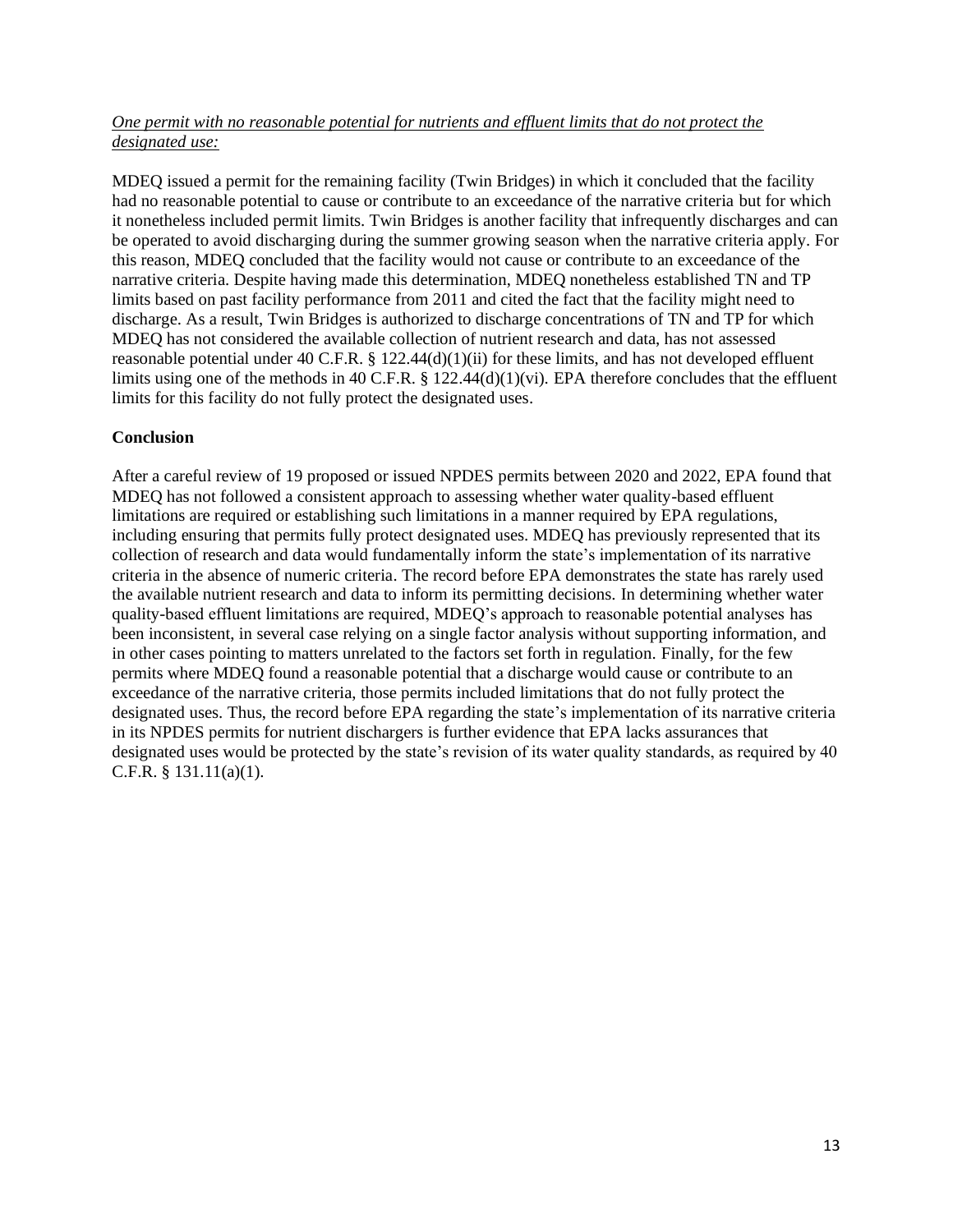| <b>Facility</b>             | <b>Original MDEQ</b><br><b>Public Notice</b><br><b>Date</b> | <b>Description of Permit Details including RP Analysis in</b><br><b>Permit Fact Sheet</b>                                                                                                                                                                                                                                                                                                                                                                                                                                                                      | <b>EPA Review</b>                                                                                                                                                                                                                                                                                                                                                                                                                                                                                                                                                                                                                                                                                                                                                                                    | <b>Final Permit</b><br><b>Status</b> |
|-----------------------------|-------------------------------------------------------------|----------------------------------------------------------------------------------------------------------------------------------------------------------------------------------------------------------------------------------------------------------------------------------------------------------------------------------------------------------------------------------------------------------------------------------------------------------------------------------------------------------------------------------------------------------------|------------------------------------------------------------------------------------------------------------------------------------------------------------------------------------------------------------------------------------------------------------------------------------------------------------------------------------------------------------------------------------------------------------------------------------------------------------------------------------------------------------------------------------------------------------------------------------------------------------------------------------------------------------------------------------------------------------------------------------------------------------------------------------------------------|--------------------------------------|
| Chinook WWTP<br>(MT0020125) | 10/19/2020                                                  | "Montana has a narrative water quality standard found at<br>ARM 17.30.637(1)(e). The 2012-permit included average<br>monthly load limits effective June 1 through September<br>30. These load limits will be retained in this permit. DEQ<br>find that a discharge of TN and TP at these levels will not<br>cause or contribute to exceedance of the narrative water<br>quality standard. Chinook's relatively small volume<br>discharge to the Milk River at these levels will not create<br>that produced undesirable aquatic life." (Permit FS, Page<br>12) | MDEQ did not use its collection of nutrient<br>research and data to interpret the narrative<br>criteria in its reasonable potential analysis.<br>Instead, the Permit Fact Sheet (FS) retains<br>the 2012 permit limits, stating that the limits<br>do not cause or contribute to an exceedance<br>of the narrative standard. The FS also cites<br>to the relatively small volume of the<br>discharge compared to the receiving water.<br>EPA's own analysis, based on the NNC,<br>concludes that the discharge does not have<br>reasonable potential to cause or contribute<br>to exceedance of the applicable water<br>quality standard.                                                                                                                                                            | <b>Issued</b><br>11/25/2020          |
| Choteau WWTP<br>(MT0020052) | 1/25/2021                                                   | "The 2003 Teton River Water Quality Management Plant<br>and TMDL required reductions in nonpoint source<br>pollution instead of Choteau. As in many watersheds with<br>large agricultural sources of nutrients, focusing on the<br>nonpoint sources are required to create assimilative<br>capacity before limiting point sources like Choteau.<br>However, Choteau has upgraded from a lagoon to a<br>mechanical plant anyway and has worked to reduce<br>nutrient loads since the previous permit." (FS, Page 10)                                            | MDEQ did not use its collection of nutrient<br>research and data to interpret the narrative<br>criteria in its reasonable potential analysis.<br>Instead, the FS cites to a 2003 TMDL and<br>that the facility upgraded to a mechanical<br>plant. Based on this information, the state<br>determined that the facility has no RP for<br>nutrients and, therefore, does not require<br>permit limits for nutrient-related pollutants.<br>EPA concludes that the state has not a)<br>provided sufficient information or analysis<br>to demonstrate that the permit included<br>limits for all pollutants that have reasonable<br>potential to cause or contribute to an<br>exceedance of the narrative criteria; and<br>therefore, b) whether the state is<br>implementing the narrative criteria in a | Issued 6/30/2021                     |

# **TABLE 1 – Additional Details from EPA's Review of MDEQ permits**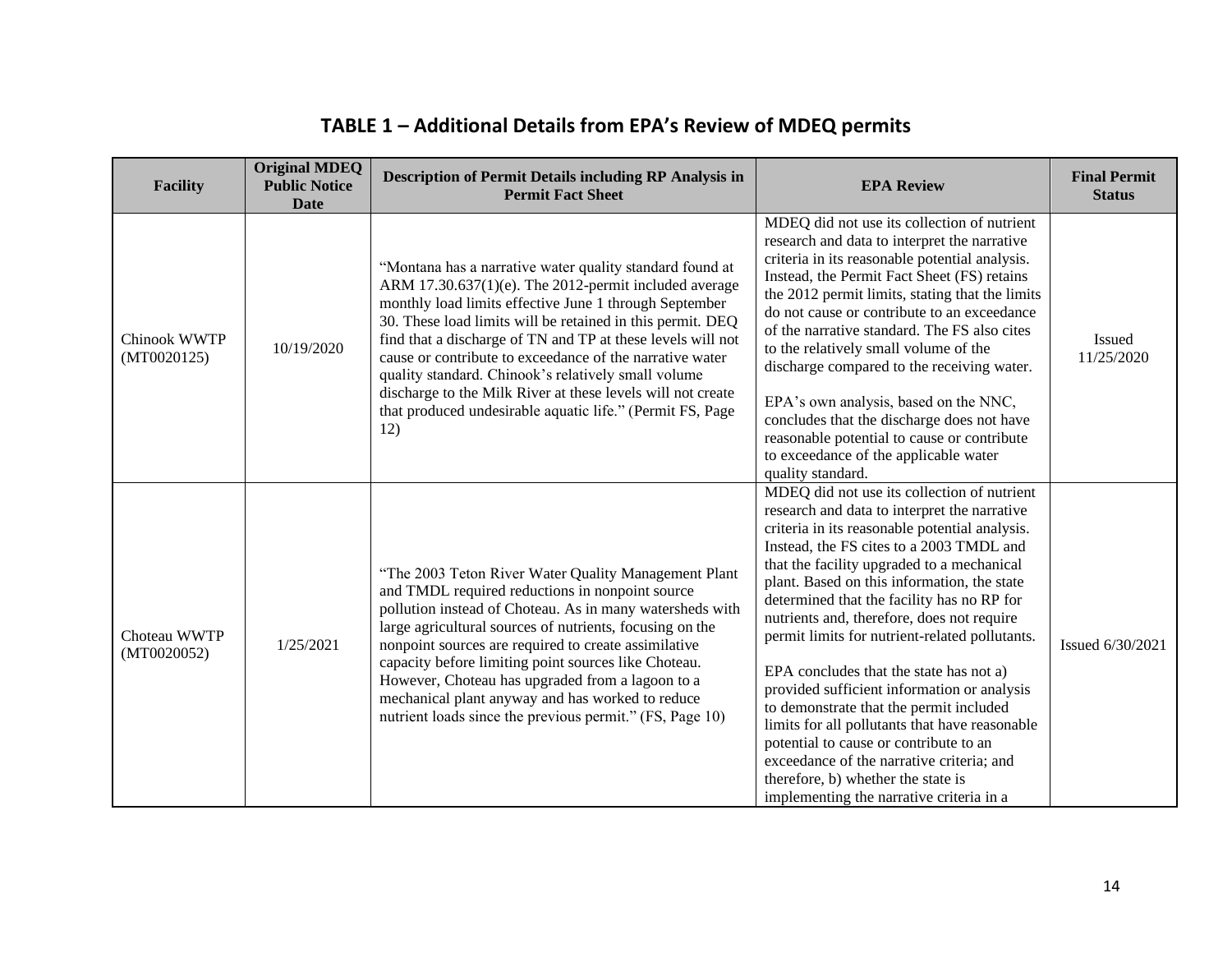| <b>Facility</b>              | <b>Original MDEQ</b><br><b>Public Notice</b><br><b>Date</b> | <b>Description of Permit Details including RP Analysis in</b><br><b>Permit Fact Sheet</b>                                                                                                                                                                                                                                                                                                                                                                                                                                                                                                                                                                                                                                                                                                                                                                                                                                                                                                                                                                                                                                                                                                                                                                                                               | <b>EPA Review</b>                                                                                                                                                                                                                                                                                                                                                                                                                                                                                                                                                                                                                                                                                                                                                                                                                                                                                           | <b>Final Permit</b><br><b>Status</b> |
|------------------------------|-------------------------------------------------------------|---------------------------------------------------------------------------------------------------------------------------------------------------------------------------------------------------------------------------------------------------------------------------------------------------------------------------------------------------------------------------------------------------------------------------------------------------------------------------------------------------------------------------------------------------------------------------------------------------------------------------------------------------------------------------------------------------------------------------------------------------------------------------------------------------------------------------------------------------------------------------------------------------------------------------------------------------------------------------------------------------------------------------------------------------------------------------------------------------------------------------------------------------------------------------------------------------------------------------------------------------------------------------------------------------------|-------------------------------------------------------------------------------------------------------------------------------------------------------------------------------------------------------------------------------------------------------------------------------------------------------------------------------------------------------------------------------------------------------------------------------------------------------------------------------------------------------------------------------------------------------------------------------------------------------------------------------------------------------------------------------------------------------------------------------------------------------------------------------------------------------------------------------------------------------------------------------------------------------------|--------------------------------------|
|                              |                                                             |                                                                                                                                                                                                                                                                                                                                                                                                                                                                                                                                                                                                                                                                                                                                                                                                                                                                                                                                                                                                                                                                                                                                                                                                                                                                                                         | manner that protects designated uses in its<br>permitting decision.                                                                                                                                                                                                                                                                                                                                                                                                                                                                                                                                                                                                                                                                                                                                                                                                                                         |                                      |
| Colstrip WWTF<br>(MT0022373) | 7/26/2021                                                   | "Since the Colstrip STP does not discharge to East Fork<br>Armells Creek during the growing season months when<br>nutrients (TN and TP) would most likely create conditions<br>which produce undesirable aquatic life, or when EPA<br>might apply federal TN and TP numeric standards, there is<br>no RP to exceed the Montana or federal standards. To<br>ensure compliance with the nutrient narrative standard,<br>discharge to East Fork Armells Creek will continue to be<br>limited to November through March." (FS, Page 9)                                                                                                                                                                                                                                                                                                                                                                                                                                                                                                                                                                                                                                                                                                                                                                      | The RP analysis in the FS is based on the<br>fact that the facility does not discharge<br>during summer months.<br>Because the discharge does not occur<br>during the summer months when the NNC<br>would apply, EPA concludes the discharge<br>does not have the reasonable potential to<br>cause or contribute to exceedance of the<br>applicable water quality standard.                                                                                                                                                                                                                                                                                                                                                                                                                                                                                                                                 | <b>Issued 9/9/2021</b>               |
| Cutbank WWTP<br>(MT0020141)  | 8/9/2021                                                    | "DEQ protects waterbodies from undesirable aquatic life,<br>such as algae, that are stimulated by nutrients. Based on<br>this, the 2012-issued permit included average monthly and<br>average weekly load limits, and average monthly and<br>average weekly concentration limits. Due to the<br>mechanical plant upgrade in 2018, there is a significant<br>nutrient load reduction.<br>Even after upgrading to a mechanical wastewater<br>treatment plant, the lack of ambient streamflow in Old<br>Maids Coulee for parts of the year means Cut Bank<br>WWTP's effluent is the only flow in Old Maids Coulee.<br>Therefore, TN and TP need to be managed to prevent the<br>growth of undesirable aquatic life. Because there is<br>reasonable potential for TN and TP to exceed the narrative<br>water quality standard if Cut Bank WWTP does not<br>manage nutrients, DEQ recalculated the cap at current<br>average monthly nutrient load limits during the growing<br>season, see Appendix A. Because the effluent limits are<br>expressed in terms of load (lb/day), it is redundant to<br>include concentration limits. DEQ determined that a<br>discharge of TN and TP at these levels will not cause or<br>contribute to exceedance of the narrative water quality<br>standard." (FS, Page 13) | MDEQ did not use its collection of nutrient<br>research and data to interpret the narrative<br>criteria in its reasonable potential analysis.<br>Instead, the state determined that the facility<br>has RP for TN and TP to exceed the<br>narrative criteria based on low flows in the<br>receiving water and existing pollutant<br>controls. Rather than identifying TN or TP<br>levels to interpret the narrative criteria that<br>would ensure protection of designated uses,<br>the state established permit limits based on<br>capping the facility at the current load. This<br>approach allows discharges of TN and TP at<br>concentrations that MDEQ has determined<br>cause or contribute to an exceedance of the<br>narrative water quality standard.<br>Thus, EPA's review demonstrates that<br>MDEQ is not implementing its narrative<br>criteria in a manner that protects designated<br>uses. | Withdrawn                            |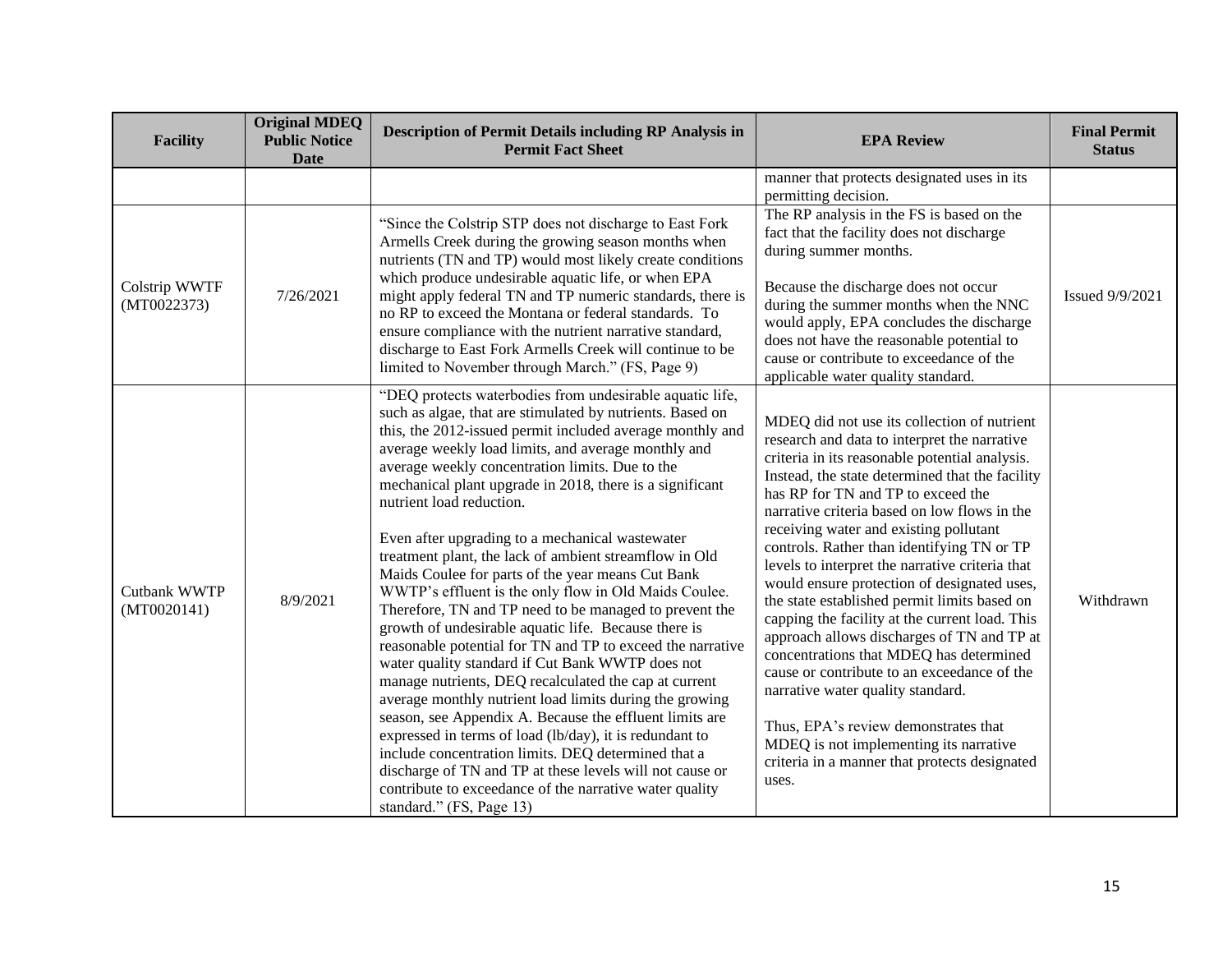| <b>Facility</b>                     | <b>Original MDEQ</b><br><b>Public Notice</b><br><b>Date</b> | <b>Description of Permit Details including RP Analysis in</b><br><b>Permit Fact Sheet</b>                                                                                                                                                                                                                                                                                                                                                                                                                                                                                                                                                                                                                                                                                                                                                                                                                                                                                                                  | <b>EPA Review</b>                                                                                                                                                                                                                                                                                                                                                                                                                                                                                                                                                                                                    | <b>Final Permit</b><br><b>Status</b> |
|-------------------------------------|-------------------------------------------------------------|------------------------------------------------------------------------------------------------------------------------------------------------------------------------------------------------------------------------------------------------------------------------------------------------------------------------------------------------------------------------------------------------------------------------------------------------------------------------------------------------------------------------------------------------------------------------------------------------------------------------------------------------------------------------------------------------------------------------------------------------------------------------------------------------------------------------------------------------------------------------------------------------------------------------------------------------------------------------------------------------------------|----------------------------------------------------------------------------------------------------------------------------------------------------------------------------------------------------------------------------------------------------------------------------------------------------------------------------------------------------------------------------------------------------------------------------------------------------------------------------------------------------------------------------------------------------------------------------------------------------------------------|--------------------------------------|
| Forsyth WWTP<br>(MT0021288)         | 10/19/2020                                                  | "Forsyth discharges a small volume in comparison to the<br>Yellowstone River. Forsyth in cooperation with DEQ has<br>optimized the facility performance by implementing a TN<br>and TP removal plan and is reducing overall loads of TN<br>and TP discharged. DEQ finds Forsyth does not have<br>reasonable potential to cause or contribute to an<br>exceedance of the narrative water quality standard found at<br>$17.30.637(1)(e)$ which prohibits nuisance aquatic life in<br>state surface waters." (FS, Page 7)                                                                                                                                                                                                                                                                                                                                                                                                                                                                                     | MDEQ did not use its collection of nutrient<br>research and data to interpret the narrative<br>criteria in its reasonable potential analysis.<br>Instead, MDEQ's FS references potential<br>future facility optimization for TN and TP<br>and states that the facility discharges a small<br>volume compared to the Yellowstone River.<br>EPA's own analysis, based on the NNC,<br>concludes that the discharge will not cause<br>or contribute to exceedance of the narrative<br>water quality standard. This segment of the<br>Yellowstone River is not impaired and there<br>is sufficient assimilative capacity. | Issued<br>11/30/2020                 |
| <b>Glendive WWTP</b><br>(MT0021628) | 3/7/2022                                                    | "The dilution ratio during the summer months in the<br>Yellowstone River by Glendive is 1,230. Since the<br>Glendive discharge is so small compared to the flow of the<br>Yellowstone River during the summer, DEQ finds there is<br>no RP for Glendive to cause or contribute to nuisance<br>aquatic life. No effluent limits for TN and TP will be<br>applied to the discharge from the Glendive WRRP during<br>this renewal cycle. However, monitoring requirements for<br>TN and TP will be continued in the renewed permit.<br>Although Montana operates under a narrative standard, the<br>EPA may consider federal standards consisting of a TN of<br>0.815 mg/L and TP of 0.095 mg/L applicable to the<br>Yellowstone River by Glendive. In case that occurs, DEQ<br>evaluated the Glendive WRRF for RP under the federal<br>TN and TP values<br>Therefore, RP does not exist to exceed the federal numeric<br>water quality standards for TN [and TP] in the<br>Yellowstone River." (FS, Page 11) | The state's RP analysis is based both on the<br>narrative criteria and the NNC. Based on<br>these two analyses, MDEQ concludes that<br>the discharge will not cause or contribute to<br>exceedance of the narrative criteria.<br>EPA concurs with the state's conclusion the<br>facility does not have RP.                                                                                                                                                                                                                                                                                                           | Issued 4/29/2022                     |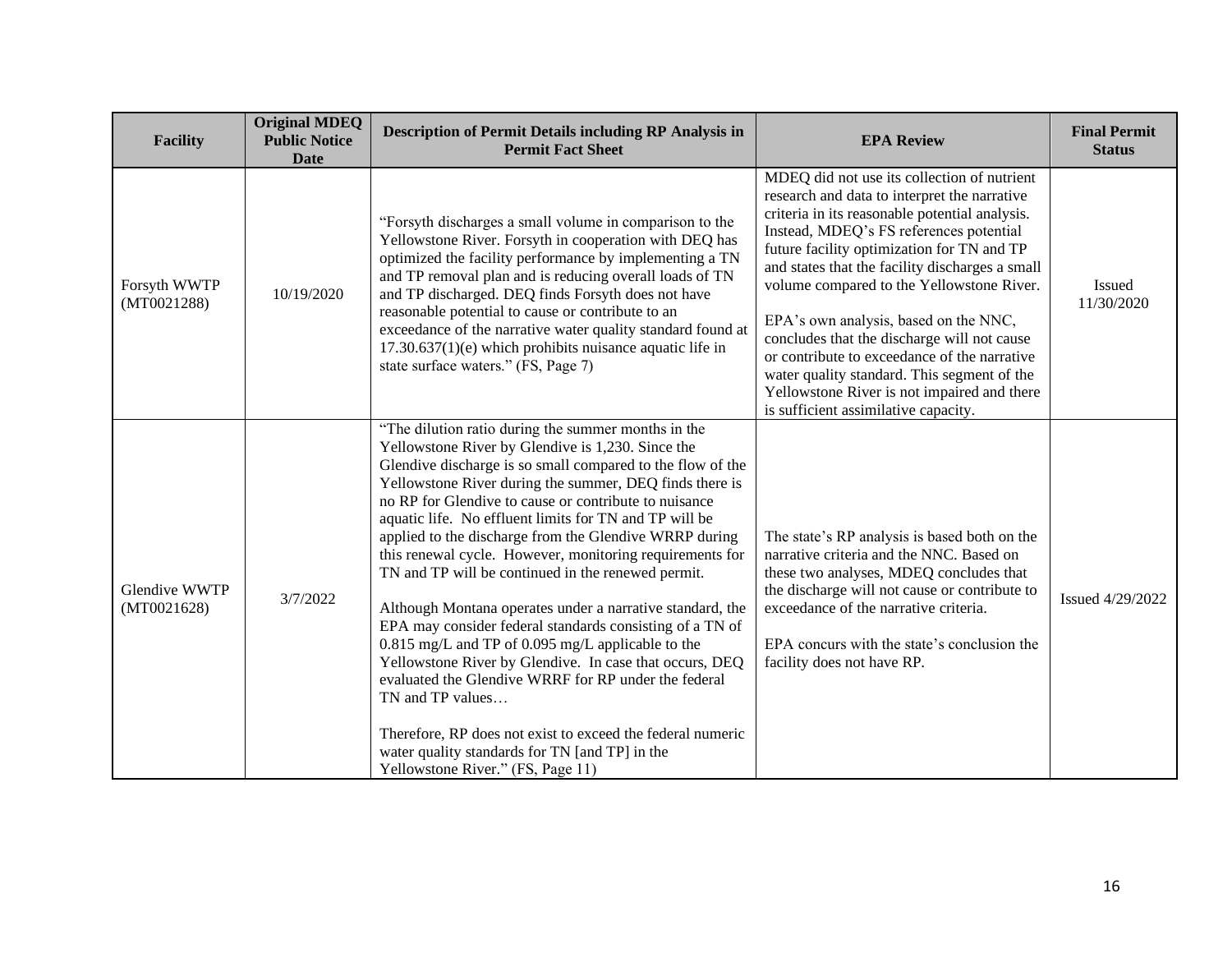| <b>Facility</b>                                  | <b>Original MDEQ</b><br><b>Public Notice</b><br>Date | <b>Description of Permit Details including RP Analysis in</b><br><b>Permit Fact Sheet</b>                                                                                                                                                                                                                                                                                                                                                 | <b>EPA Review</b>                                                                                                                                                                                                                                                                                                                                                                                                                                                                                                                                                                                                               | <b>Final Permit</b><br><b>Status</b> |
|--------------------------------------------------|------------------------------------------------------|-------------------------------------------------------------------------------------------------------------------------------------------------------------------------------------------------------------------------------------------------------------------------------------------------------------------------------------------------------------------------------------------------------------------------------------------|---------------------------------------------------------------------------------------------------------------------------------------------------------------------------------------------------------------------------------------------------------------------------------------------------------------------------------------------------------------------------------------------------------------------------------------------------------------------------------------------------------------------------------------------------------------------------------------------------------------------------------|--------------------------------------|
| <b>Grass Range</b><br><b>WWTP</b><br>(MT0030309) | 5/17/2021                                            | MDEQ FS: "Grass Range WWTF is located in the<br>Northwestern Great Plans Ecoregion, which has seasonal<br>nutrient standards from July 1st to September 30th. The<br>facility is an infrequent discharger, capable of avoiding<br>discharge events in the summer months when nutrient<br>standards apply. Therefore, Grass Range WWTF will be<br>prohibited from discharging from July 1st to September<br>30th, annually." (FS, Page 11) | MDEQ's RP determination is based on the<br>fact that the facility does not discharge<br>during summer months; therefore, the<br>facility does not have RP.<br>Because the discharge is not occurring<br>during the summer months when the NNC<br>would apply, EPA concludes the discharge<br>does not have RP to cause or contribute to<br>exceedance the applicable water quality<br>standard.                                                                                                                                                                                                                                 | Issued 7/14/2021                     |
| <b>Hamilton WWTP</b><br>(MT0020028)              | 6/28/2021                                            | "Montana regulations require state waters be free from<br>substances attributable to municipal discharges that will<br>create conditions which produce undesirable aquatic life.<br>The 2011-permit developed limits of 94 lb/day for TN and<br>105 lb/day for TP. These load limits will be retained due to<br>anti-backsliding." (FS, Page 13)                                                                                          | MDEQ did not use its collection of nutrient<br>research and data to interpret the narrative<br>criteria in its reasonable potential analysis.<br>The state did not conduct an RP analysis,<br>but instead applied previous permit limits<br>that were not based on the NNC. The state<br>provided no analysis as to whether the<br>existing permit limits will achieve the<br>narrative criteria.<br>EPA submitted written comments to MDEQ<br>documenting that EPA's RP analysis, based<br>on the NNC, concludes that the discharge<br>will not cause or contribute to exceedance<br>of the applicable water quality standard. | <b>Issued</b><br>10/18/2021          |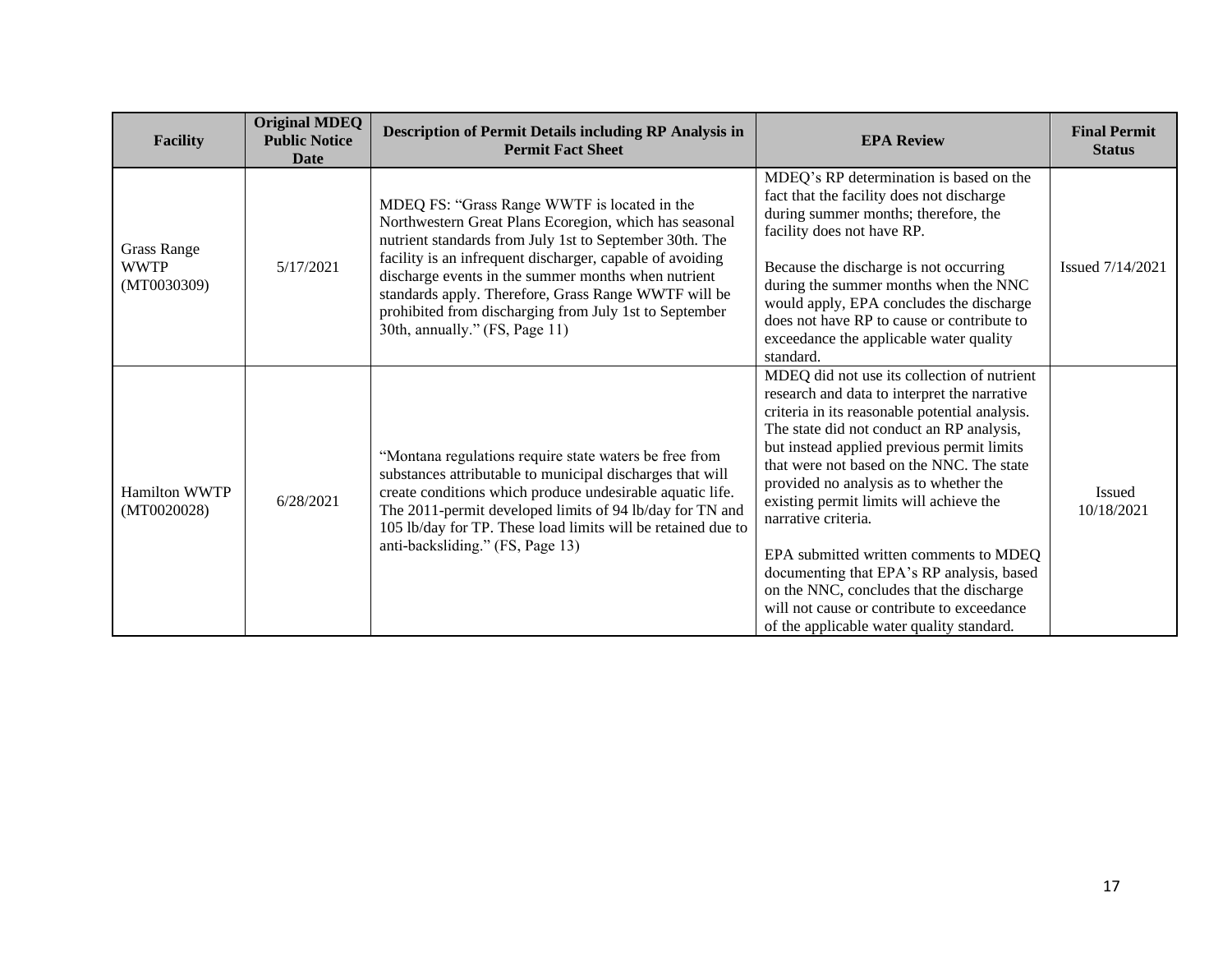| <b>Facility</b>            | <b>Original MDEQ</b><br><b>Public Notice</b><br><b>Date</b> | <b>Description of Permit Details including RP Analysis in</b><br><b>Permit Fact Sheet</b>                                                                                                                                                                                                                                                                                                                                                                                                                                                                                                                                                                                                                                                                                                                                                                                                                                                                                                                                                                                                                                                                                                                                                                                   | <b>EPA Review</b>                                                                                                                                                                                                                                                                                                                                                                                                                                                                                                                                                                                                            | <b>Final Permit</b><br><b>Status</b> |
|----------------------------|-------------------------------------------------------------|-----------------------------------------------------------------------------------------------------------------------------------------------------------------------------------------------------------------------------------------------------------------------------------------------------------------------------------------------------------------------------------------------------------------------------------------------------------------------------------------------------------------------------------------------------------------------------------------------------------------------------------------------------------------------------------------------------------------------------------------------------------------------------------------------------------------------------------------------------------------------------------------------------------------------------------------------------------------------------------------------------------------------------------------------------------------------------------------------------------------------------------------------------------------------------------------------------------------------------------------------------------------------------|------------------------------------------------------------------------------------------------------------------------------------------------------------------------------------------------------------------------------------------------------------------------------------------------------------------------------------------------------------------------------------------------------------------------------------------------------------------------------------------------------------------------------------------------------------------------------------------------------------------------------|--------------------------------------|
| Havre WWTP<br>(MT0022535)  | 11/16/2020                                                  | "Montana regulations require state waters be free from<br>substances attributable to municipal discharges that will<br>create conditions which produce undesirable aquatic life.<br>Havre invested in significant upgrades, committed to<br>optimization of the wastewater treatment thereby<br>significantly reducing nutrient loads to the Milk River.<br>Below is a comparison of the average summer monthly<br>concentrations and loads before and after significant<br>upgrades were completed in 2016 Recent litigation on<br>nutrients may result in numeric nutrient criteria on the<br>Milk River, but also grant a mixing zone with the 14Q5<br>flow of the river, which is larger than the 7Q10 flow.<br>Under that scenario, the Milk River sufficiently dilutes<br>Havre's improving discharge to prevent an impairment of<br>the Milk River, but there is a need for instream nutrient<br>monitoring to confirm the impact. Based on currently<br>available information, DEQ finds Havre's effluent does<br>not have reasonable potential to cause or contribute to<br>undesirable aquatic life in the Milk River. Seasonal (June<br>1 to September 30) effluent and upstream monthly<br>monitoring will be required in the renewed permit." (FS,<br>Page 11) | MDEQ did not use its collection of nutrient<br>research and data to interpret the narrative<br>criteria in its reasonable potential analysis.<br>Instead, the state's FS references effluent<br>concentrations from before and after the<br>plant was upgraded and relies on that<br>information, combined with the potential<br>for dilution, to determine that the facility<br>does not have RP.<br>EPA's own analysis, based on the NNC,<br>concludes that the discharge will not cause<br>or contribute to exceedance of the<br>applicable water quality standard.                                                       | Issued 6/17/2021                     |
| Helena WWTP<br>(MT0022641) | 7/12/2021                                                   | "Previous effluent load limits for total nitrogen (TN) and<br>total phosphorus (TP) were developed in the 2012-issued<br>permit using a phased approach from the EPA-developed<br>and approved TMDL as 'interim adaptive management<br>waste load allocations'To comply with general<br>prohibitions and narrative standards requiring state waters<br>to be free from substances which will create conditions<br>that produce undesirable aquatic life, such as algae, the<br>average monthly limits will be continued in this permit<br>renewal. Monthly monitoring for N+N and total Kjeldahl<br>nitrogen will be continued as components of total<br>nitrogen." (FS, Page 13)                                                                                                                                                                                                                                                                                                                                                                                                                                                                                                                                                                                           | MDEQ did not use its collection of nutrient<br>research and data to interpret the narrative<br>criteria in its reasonable potential analysis.<br>The state did not conduct an RP analysis,<br>but instead applied previous permit limits<br>from a phased TMDL for Lake Helena that<br>reflected plant optimization. These limits<br>were to be replaced in 2014 with water<br>quality-based effluent limits derived from<br>numeric nutrient criteria that protect the<br>designated use.<br>EPA's review concluded that MDEQ's RP<br>analysis is poorly justified and the permit<br>provides no analysis as to whether the | Withdrawn                            |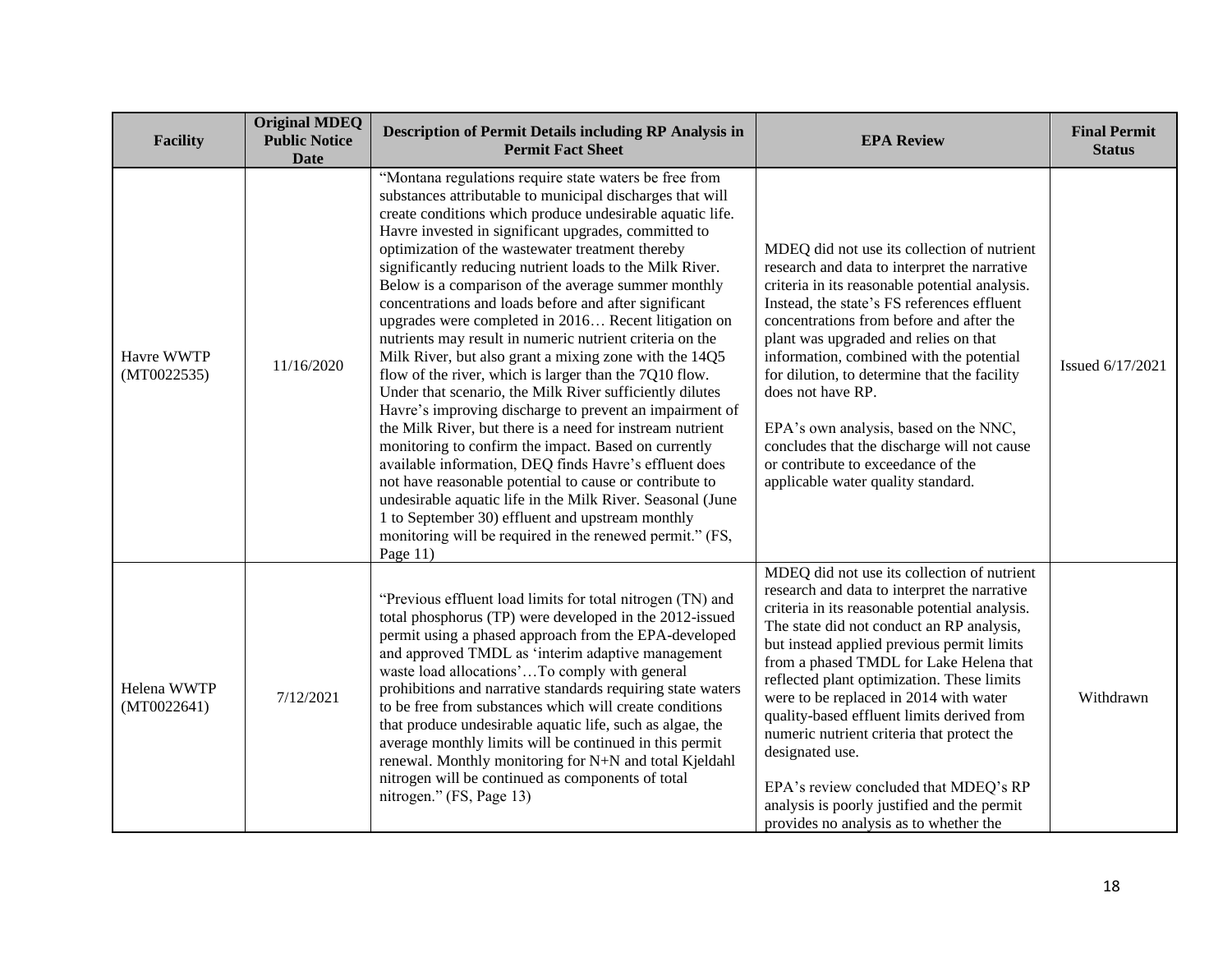| <b>Facility</b>              | <b>Original MDEQ</b><br><b>Public Notice</b><br><b>Date</b> | <b>Description of Permit Details including RP Analysis in</b><br><b>Permit Fact Sheet</b>                                                                                                                                                                                                                                                                                                                                                                                                                                                                                                                                                                                                                                                                                                                                                                | <b>EPA Review</b>                                                                                                                                                                                                                                                                                                                                                                                                                                                                                                                                                                                                                                                                                                                                                   | <b>Final Permit</b><br><b>Status</b> |
|------------------------------|-------------------------------------------------------------|----------------------------------------------------------------------------------------------------------------------------------------------------------------------------------------------------------------------------------------------------------------------------------------------------------------------------------------------------------------------------------------------------------------------------------------------------------------------------------------------------------------------------------------------------------------------------------------------------------------------------------------------------------------------------------------------------------------------------------------------------------------------------------------------------------------------------------------------------------|---------------------------------------------------------------------------------------------------------------------------------------------------------------------------------------------------------------------------------------------------------------------------------------------------------------------------------------------------------------------------------------------------------------------------------------------------------------------------------------------------------------------------------------------------------------------------------------------------------------------------------------------------------------------------------------------------------------------------------------------------------------------|--------------------------------------|
|                              |                                                             |                                                                                                                                                                                                                                                                                                                                                                                                                                                                                                                                                                                                                                                                                                                                                                                                                                                          | existing permit limits will achieve the<br>narrative criteria. Thus, the state has not<br>provided sufficient information or analysis<br>to determine whether it is implementing<br>water quality standards in a manner that<br>protects the designated use of the receiving<br>water.                                                                                                                                                                                                                                                                                                                                                                                                                                                                              |                                      |
| Hinsdale WWTP<br>(MT0020656) | 12/14/2020                                                  | "Montana regulations require state waters be free from<br>substances attributable to municipal discharges that will<br>create conditions which produce undesirable aquatic life.<br>The Milk River is not listed as impaired for nutrients and<br>ratio of 7Q10 to facility design flow 490:1. DEQ finds no<br>evidence that Hinsdale's discharge is producing<br>undesirable aquatic life. Seasonal (July 1 to September 30)<br>effluent and upstream monthly monitoring will be required<br>in the renewed permit." (FS, Page 12-13)                                                                                                                                                                                                                                                                                                                   | MDEQ did not use its collection of nutrient<br>research and data to interpret the narrative<br>criteria in its reasonable potential analysis.<br>Instead, MDEQ cites dilution in the<br>receiving waterbody as the basis for<br>concluding that the facility does not have<br>RP.<br>EPA's own analysis, based on the NNC,<br>concludes that the discharge will not cause<br>or contribute to exceedance of the<br>applicable water quality standard.                                                                                                                                                                                                                                                                                                               | Issued 6/8/2021                      |
| Jordan WWTP<br>(MT0021385)   | 3/22/2021                                                   | "Jordan has had near-continuous permit violations<br>following the 2008-facility upgrade." (FS, Page 3).<br>"On July 15, 2019, H&S Environmental, LLC conducted a<br>wastewater treatment optimization study for Jordan.<br>Representatives from DEQ and Jordan attended. The<br>evaluation determined thatRyan's Processing, a local<br>meat processing plant, is overloading the system with<br>untreated influent." (FS, Page 3)<br>"State surface waters must be free from substances<br>attributable to municipal, industrial, agricultural practices<br>or other discharges that will create conditions which<br>produce undesirable aquatic life. This includes TN and TP<br>from Jordan. Because Jordan has RP to violate the<br>narrative standard above, the average monthly WQBEL is<br>determined and then converted to load." (FS, Page 10) | MDEQ did not use its collection of nutrient<br>research and data to interpret the narrative<br>criteria in its reasonable potential analysis.<br>Instead, the state's FS references frequent<br>permit violations and nutrient overloads to<br>the systems and concludes the facility has<br>RP for TN and TP at the levels currently<br>being discharged because the effluent<br>creates conditions which will produce<br>undesirable aquatic life. However, rather<br>than identifying TN or TP levels to interpret<br>the narrative standard that would ensure<br>protection of designated uses, the state<br>established permit limits based on capping<br>the facility at current performance which<br>reflects nutrient overloading and permit<br>violations. | Issued 6/9/2021                      |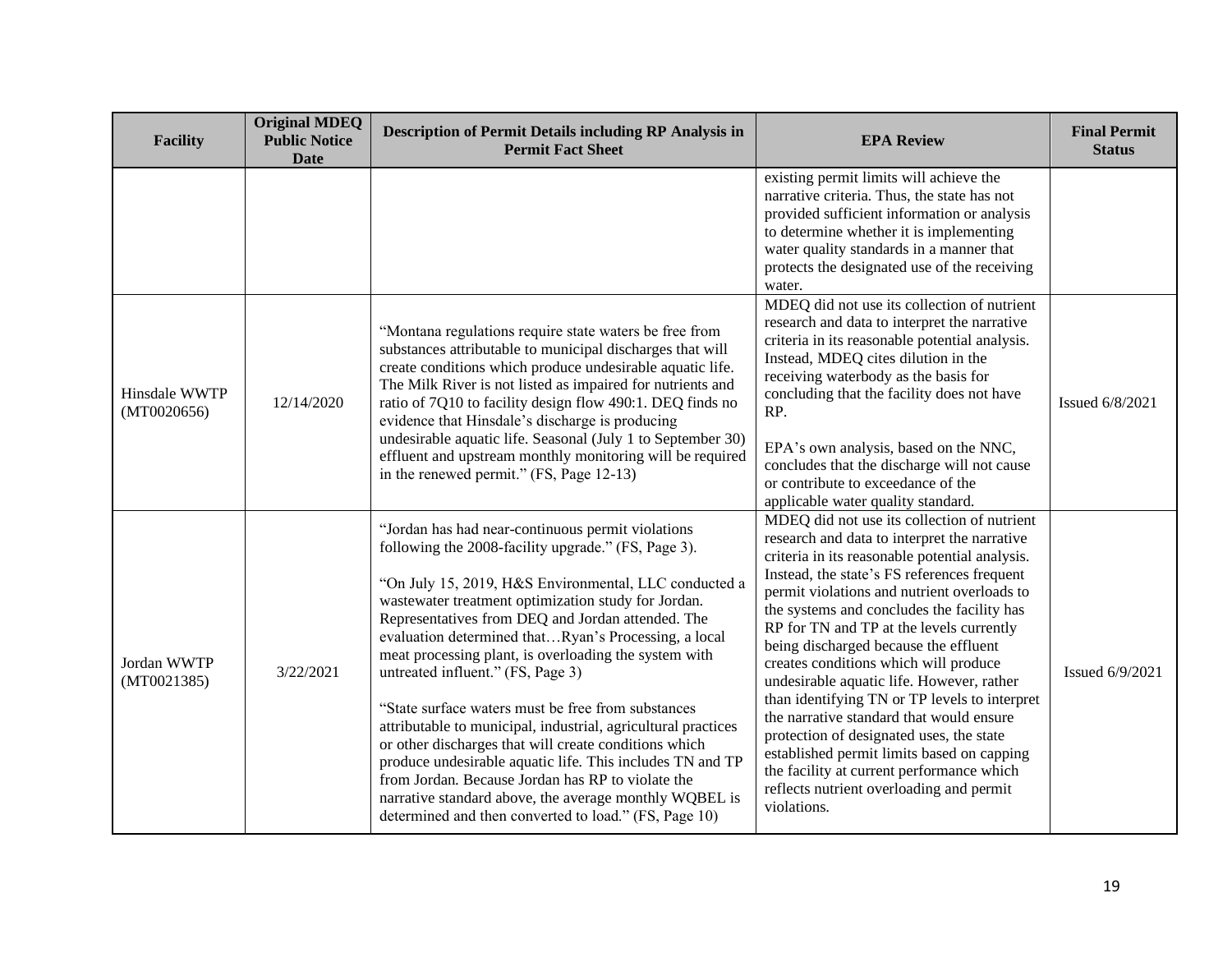| <b>Facility</b>          | <b>Original MDEQ</b><br><b>Public Notice</b><br><b>Date</b> | <b>Description of Permit Details including RP Analysis in</b><br><b>Permit Fact Sheet</b>                                                                                                                                                                                                                                                                                                                                                                                                                                                                                                                                                                                                                                                                                                                                                                                                                                                 | <b>EPA Review</b>                                                                                                                                                                                                                                                                                                                                                                                                                                                                                            | <b>Final Permit</b><br><b>Status</b> |
|--------------------------|-------------------------------------------------------------|-------------------------------------------------------------------------------------------------------------------------------------------------------------------------------------------------------------------------------------------------------------------------------------------------------------------------------------------------------------------------------------------------------------------------------------------------------------------------------------------------------------------------------------------------------------------------------------------------------------------------------------------------------------------------------------------------------------------------------------------------------------------------------------------------------------------------------------------------------------------------------------------------------------------------------------------|--------------------------------------------------------------------------------------------------------------------------------------------------------------------------------------------------------------------------------------------------------------------------------------------------------------------------------------------------------------------------------------------------------------------------------------------------------------------------------------------------------------|--------------------------------------|
|                          |                                                             |                                                                                                                                                                                                                                                                                                                                                                                                                                                                                                                                                                                                                                                                                                                                                                                                                                                                                                                                           | EPA's review concluded that this approach<br>allows discharges of TN and TP at<br>concentrations that MDEQ has determined<br>cause or contribute to an exceedance of the<br>narrative water quality standard. Thus,<br>MDEQ is not implementing its narrative<br>criteria in a manner that protects designated<br>uses.                                                                                                                                                                                      |                                      |
| Lolo WWTP<br>(MT0020168) | 11/15/2021                                                  | "The Bitterroot River flows into the Clark Fork River just<br>below the Lolo WWTP. Numeric water quality standards<br>for TN and TP have been adopted for the mainstem Clark<br>Fork River from the confluence with the Blackfoot River<br>to the confluence with the Flathead River. The numeric<br>water quality standards for TN and TP for the Clark Fork<br>River in this reach are 300 µg/L and 39 µg/L, respectively,<br>both effective from June 21 to September 21.<br>Although no numeric water quality standards for TN and<br>TP presently exist for the Bitterroot River, DEQ will<br>determine RP using the Clark Fork River standards<br>because of the close downstream proximity to the Lolo<br>WWTP." (FS Page 10)<br>RP analysis completed based on Clark Fork River analysis<br>concluded: "Therefore, RP does not exist to exceed the<br>numeric water quality standards for TN in the Bitterroot."<br>(FS, Page 11) | MDEQ did not use its collection of nutrient<br>research and data to interpret the narrative<br>criteria. Instead, the FS states that there are<br>no NNC for the Bitterroot River and the<br>state's RP analysis is based on the<br>downstream NNC for the Clark Fork River.<br>EPA's own RP analysis, based on the NNC<br>for the Bitterroot River (the receiving<br>waterbody), demonstrates that the discharge<br>will not cause or contribute to exceedance<br>of the applicable water quality standard. | Issued 1/31/2022                     |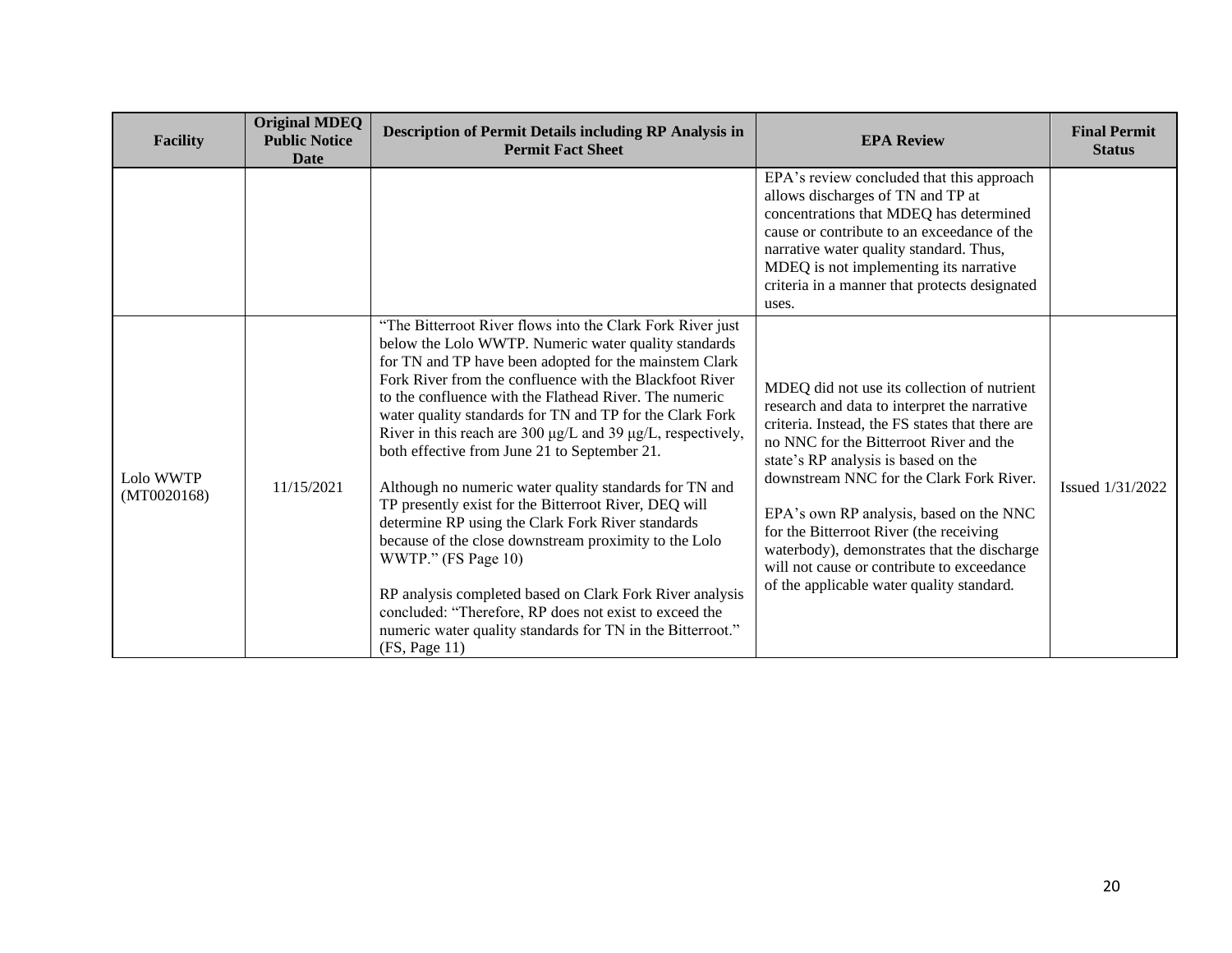| <b>Facility</b>                         | <b>Original MDEQ</b><br><b>Public Notice</b><br><b>Date</b> | Description of Permit Details including RP Analysis in<br><b>Permit Fact Sheet</b>                                                                                                                                                                                                                                                                                                                                                                                                                                                                                                                                                                                                                                                                                                                                                                                                                                                                                                                                                                                                                 | <b>EPA Review</b>                                                                                                                                                                                                                                                                                                                                                                                                                                                                                                                                                                                                                                                                                                                                                                                                                                                                                                                                                                                                                                                                                                                                                                                                                                                                                                                                       | <b>Final Permit</b><br><b>Status</b> |
|-----------------------------------------|-------------------------------------------------------------|----------------------------------------------------------------------------------------------------------------------------------------------------------------------------------------------------------------------------------------------------------------------------------------------------------------------------------------------------------------------------------------------------------------------------------------------------------------------------------------------------------------------------------------------------------------------------------------------------------------------------------------------------------------------------------------------------------------------------------------------------------------------------------------------------------------------------------------------------------------------------------------------------------------------------------------------------------------------------------------------------------------------------------------------------------------------------------------------------|---------------------------------------------------------------------------------------------------------------------------------------------------------------------------------------------------------------------------------------------------------------------------------------------------------------------------------------------------------------------------------------------------------------------------------------------------------------------------------------------------------------------------------------------------------------------------------------------------------------------------------------------------------------------------------------------------------------------------------------------------------------------------------------------------------------------------------------------------------------------------------------------------------------------------------------------------------------------------------------------------------------------------------------------------------------------------------------------------------------------------------------------------------------------------------------------------------------------------------------------------------------------------------------------------------------------------------------------------------|--------------------------------------|
| Manhattan<br><b>WWTP</b><br>(MT0021857) | 6/28/2021                                                   | "DEQ finds Manhattan is reducing nutrient loading by<br>continuing to propose upgrades to the facility. For this<br>renewal DEQ has determined that there is not sufficient<br>information to determine whether there is narrative<br>reasonable potential to cause or contribute to a nutrient<br>problem for the following reasons: 1. the ambient<br>condition for Dita Ditch is not adequately characterized.<br>There is no seasonal ambient flow data, the current<br>nutrient concentrations are not known, and there is no<br>downstream evaluation for nutrient impairment or<br>evidence of nuisance aquatic life. 2. the 2020 PER<br>submitted to DEQ for numerous facility upgrades includes<br>developing the old lagoons into groundwater infiltration<br>basins that may negate the need to discharge to surface<br>water during the summer season.<br>For these reasons, DEQ will require additional monitoring<br>during this permit cycle to provide data for future<br>evaluation, including effluent concentration and load and<br>ambient data for Dita Ditch." (FS, Page 16) | MDEQ did not use its collection of nutrient<br>research and data to interpret the narrative<br>criteria in its reasonable potential analysis.<br>The state public noticed a draft permit in<br>April 2021 in which it determined that the<br>facility had RP for the NNC based on<br>stream flow and elevated TN and TP<br>concentrations in the discharge. In June<br>2021, with the same information available,<br>the state re-public noticed a revised draft<br>permit in which it determined that they had<br>insufficient information to determine RP for<br>the narrative criteria for TN and TP. As a<br>result, the state required only monitoring for<br>TN and TP in the revised draft permit. The<br>state did not provide any information or<br>analysis to explain why its interpretation of<br>the narrative criteria would protect<br>designated uses when the discharge<br>concentrations had not changed since the<br>previous draft permit in which the state had<br>demonstrated the facility had RP for the<br>NNC that protected the same designated<br>use.<br>EPA's review concluded that MDEQ's RP<br>analysis is poorly justified. Thus, the state<br>has not provided sufficient information or<br>analysis to determine whether it is<br>implementing water quality standards in a<br>manner that protects designated uses. | Withdrawn                            |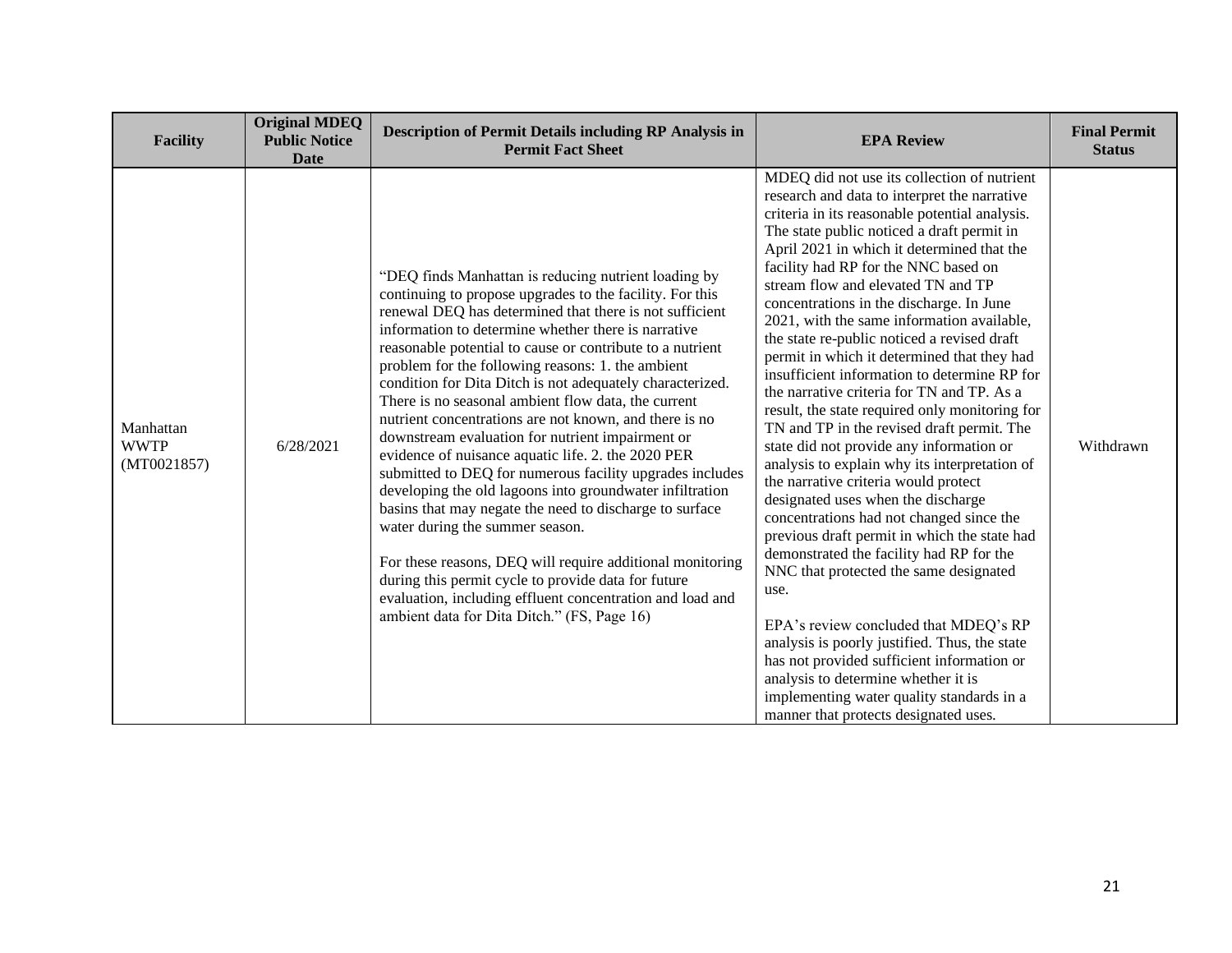| <b>Facility</b>                         | <b>Original MDEQ</b><br><b>Public Notice</b><br><b>Date</b> | <b>Description of Permit Details including RP Analysis in</b><br><b>Permit Fact Sheet</b>                                                                                                                                                                                                                                                                                                                                                                                                                                                                                                                                                                                                                                                                                                                                                                                                                                                                                                               | <b>EPA Review</b>                                                                                                                                                                                                                                                                                                                                                                                                                                                                                                                                                                                                                                                                                                                                                                                       | <b>Final Permit</b><br><b>Status</b> |
|-----------------------------------------|-------------------------------------------------------------|---------------------------------------------------------------------------------------------------------------------------------------------------------------------------------------------------------------------------------------------------------------------------------------------------------------------------------------------------------------------------------------------------------------------------------------------------------------------------------------------------------------------------------------------------------------------------------------------------------------------------------------------------------------------------------------------------------------------------------------------------------------------------------------------------------------------------------------------------------------------------------------------------------------------------------------------------------------------------------------------------------|---------------------------------------------------------------------------------------------------------------------------------------------------------------------------------------------------------------------------------------------------------------------------------------------------------------------------------------------------------------------------------------------------------------------------------------------------------------------------------------------------------------------------------------------------------------------------------------------------------------------------------------------------------------------------------------------------------------------------------------------------------------------------------------------------------|--------------------------------------|
| Red Lodge<br><b>WWTP</b><br>(MT0020478) | 2/7/2022                                                    | "Since the Red Lodge discharge is so small compared to<br>the flow of Rock Creek during the summer, DEQ finds<br>there is no RP for Red Lodge to cause or contribute to<br>nuisance aquatic life. No effluent limits for TN and TP<br>will be applied to the discharge from the Red Lodge<br>WWTP during this renewal cycle. However, monitoring<br>requirements for TN and TP will be continued in the<br>renewed permit.<br>Although Montana operates under a narrative standard, the<br>EPA may consider federal standards consisting of a TN of<br>1.3 mg/L and TP of 0.15 mg/L applicable to Rock Creek.<br>In case that occurs, DEQ evaluated Red Lodge for RP<br>under the federal TN and TP values<br>Therefore, RP does not exist to exceed the federal numeric<br>water quality standards for TN [and TP] in Rock Creek"<br>(FS, Page 11)                                                                                                                                                     | The state's RP analysis is based both on the<br>narrative criteria and the NNC. Based on<br>these two analyses, MDEQ concludes that<br>the discharge will not cause or contribute to<br>exceedance of the narrative criteria.<br>EPA concurs with the state's conclusion the<br>facility does not have RP.                                                                                                                                                                                                                                                                                                                                                                                                                                                                                              | Issued 3/15/2022                     |
| <b>Sidney Sugars</b><br>(MT0000248)     | 11/30/2020                                                  | "Sidney Sugars effluent cannot contain enough nutrients to<br>cause undesirable aquatic life in the Yellowstone River.<br>There are currently no numeric water quality standards for<br>TN or TP, although there are surface water standards for<br>ammonia and N+N. However, recent litigation may result<br>in a nutrient criterion of 0.815 mg/L TN and 0.095 mg/L<br>$TP$ ." (FS, Page 35)<br>"There is no need for mixing zone dilution for TN or TP as<br>there are no numeric nutrient standards."(FS, Page 37)<br>"Regardless of ongoing litigation on the status of numeric<br>nutrient criteria versus narrative, the Yellowstone River is<br>impaired for TN and TP and there is no assimilative<br>capacity. DEQ will cap the facility at current performance<br>until new information becomes available. DEQ has<br>determined that TN and TP are best permitted as a<br>seasonal monthly average load (lb/day) from August 1st -<br>October 31st." Same language for TP (FS, Pages 44-45) | MDEQ did not use its collection of nutrient<br>research and data to interpret the narrative<br>criteria in its reasonable potential analysis.<br>Instead, the state determined that the facility<br>has RP for TN and TP to exceed the<br>narrative criteria based on a percent<br>contribution of the total nutrient load to the<br>Yellowstone River which has no<br>assimilative capacity because this segment<br>of the river is impaired for TN and TP.<br>Rather than identify TN or TP levels based<br>on the underlying science to interpret the<br>narrative standard that would protect<br>designated uses, the state established permit<br>limits based on capping the facility at<br>current performance.<br>EPA's review concluded that this approach<br>allows discharges of TN and TP at | Issued 8/31/2021                     |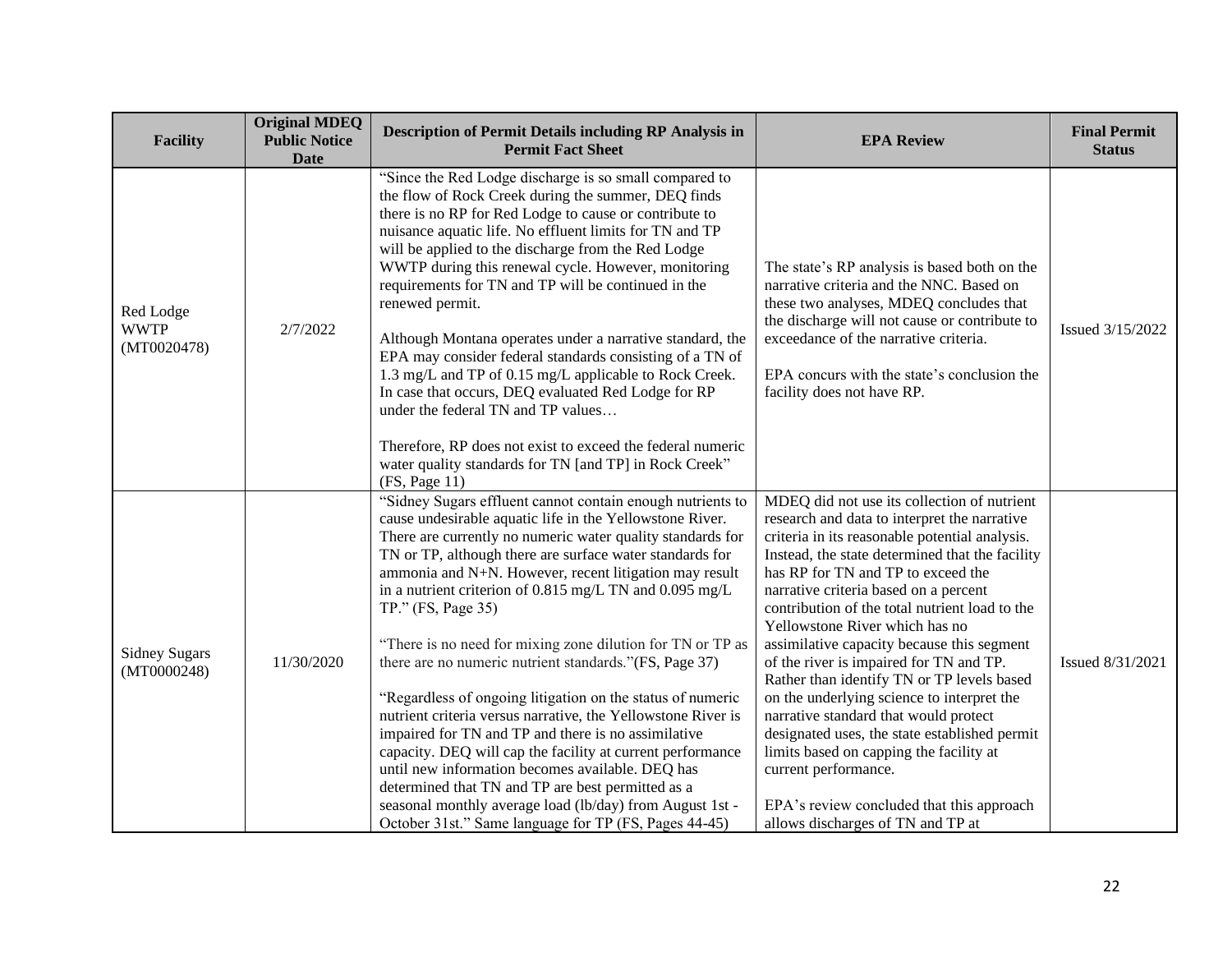| <b>Facility</b>                                   | <b>Original MDEQ</b><br><b>Public Notice</b><br><b>Date</b> | <b>Description of Permit Details including RP Analysis in</b><br><b>Permit Fact Sheet</b>                                                                                                                                                                                                                                                                                                                                                                                                                                                                                                                                                                                                                                                                                                                                                                                                                                                                                              | <b>EPA Review</b>                                                                                                                                                                                                                                                                                                                                                                                                                                                                                                                                                                                                                                                                                    | <b>Final Permit</b><br><b>Status</b> |
|---------------------------------------------------|-------------------------------------------------------------|----------------------------------------------------------------------------------------------------------------------------------------------------------------------------------------------------------------------------------------------------------------------------------------------------------------------------------------------------------------------------------------------------------------------------------------------------------------------------------------------------------------------------------------------------------------------------------------------------------------------------------------------------------------------------------------------------------------------------------------------------------------------------------------------------------------------------------------------------------------------------------------------------------------------------------------------------------------------------------------|------------------------------------------------------------------------------------------------------------------------------------------------------------------------------------------------------------------------------------------------------------------------------------------------------------------------------------------------------------------------------------------------------------------------------------------------------------------------------------------------------------------------------------------------------------------------------------------------------------------------------------------------------------------------------------------------------|--------------------------------------|
|                                                   |                                                             | "Based on the loads from SSI [Sidney Sugars Inc.]<br>compared to the load in the Yellowstone River, DEQ finds<br>there is reasonable potential for SSI to contribute sufficient<br>total nitrogen and total phosphorus, for causing or<br>contributing to (d) creating concentrations or combinations<br>of materials which are toxic or harmful to human, animal,<br>plant, or aquatic life; and (e) creating conditions which<br>produce undesirable aquatic life. [ARM 17.30.637(1)(d)<br>and (e)]." (RTC, Page 2)                                                                                                                                                                                                                                                                                                                                                                                                                                                                  | concentrations that MDEQ has determined<br>cause or contribute to an exceedance of the<br>narrative water quality standard. Thus,<br>MDEQ is not implementing its narrative<br>criteria in a manner that protects designated<br>uses.                                                                                                                                                                                                                                                                                                                                                                                                                                                                |                                      |
| <b>Twin Bridges</b><br><b>WWTP</b><br>(MT0028797) | 7/27/2020                                                   | "Twin Bridges land applies effluent and has not<br>discharged since April 2012 or roughly 8 years. Since the<br>facility does not discharge pollutants during normal<br>operations thereby reducing pollutants at the best available<br>technology or limits of technology, DEQ concludes Twin<br>Bridges does not have reasonable potential to exceed the<br>narrative water quality standard found at ARM<br>17.30.637(1). However, to maintain optimal performance<br>and predictability for land application and crop nutrient<br>uptake, DEQ maintains previous nutrient limits." (FS,<br>Page 9)<br>"DEQ acknowledges the MPDES permit authorizes Twin<br>Bridges to discharge even though the facility is designed<br>for total retention and land application of effluent during<br>the summer months. Twin Bridges continues to hold the<br>MPDES in the unlikely event total retention and/or land<br>application is infeasible for short periods of time." (RTC,<br>Page 2) | MDEQ did not use its collection of nutrient<br>research and data to interpret the narrative<br>criteria in its reasonable potential analysis.<br>Instead, the state assessed RP for the<br>narrative criteria based on a no-discharge<br>scenario. The state concluded that the<br>facility has no RP under these conditions.<br>However, rather than establishing a<br>mandatory no-discharge limit, the state kept<br>prior TN and TP limits, which were based<br>on facility performance from the 2011<br>timeframe when a discharge last occurred.<br>EPA concludes that the state has not<br>demonstrated that these limits the narrative<br>criteria and are protective of designated<br>uses. | <b>Issued</b><br>10/15/2020          |
| Wibaux WWTP<br>(MT0020516)                        | 12/14/2020                                                  | "The 2012-permit did not include average effluent limits<br>for Total Nitrogen (TN) or Total Phosphorus (TP), but did<br>require effluent and in-stream monitoring. Montana has a<br>narrative water quality standard found at ARM<br>17.30.637(1)(e). For the POR, Wibaux did not discharge<br>during summer months. Because of the infrequent<br>discharge from the WWTF (usually once per year in the<br>fall), there is not a significant load of TN or TP from                                                                                                                                                                                                                                                                                                                                                                                                                                                                                                                    | The state's RP analysis relies on the fact<br>that Wibaux did not discharge in the<br>summer months. In its comments on the<br>draft permit, EPA recommended MDEQ<br>prohibit discharge from July - September.<br>MDEQ made this change to the final<br>permit. (RTC, Page 2)                                                                                                                                                                                                                                                                                                                                                                                                                        | Issued 2/22/2021                     |